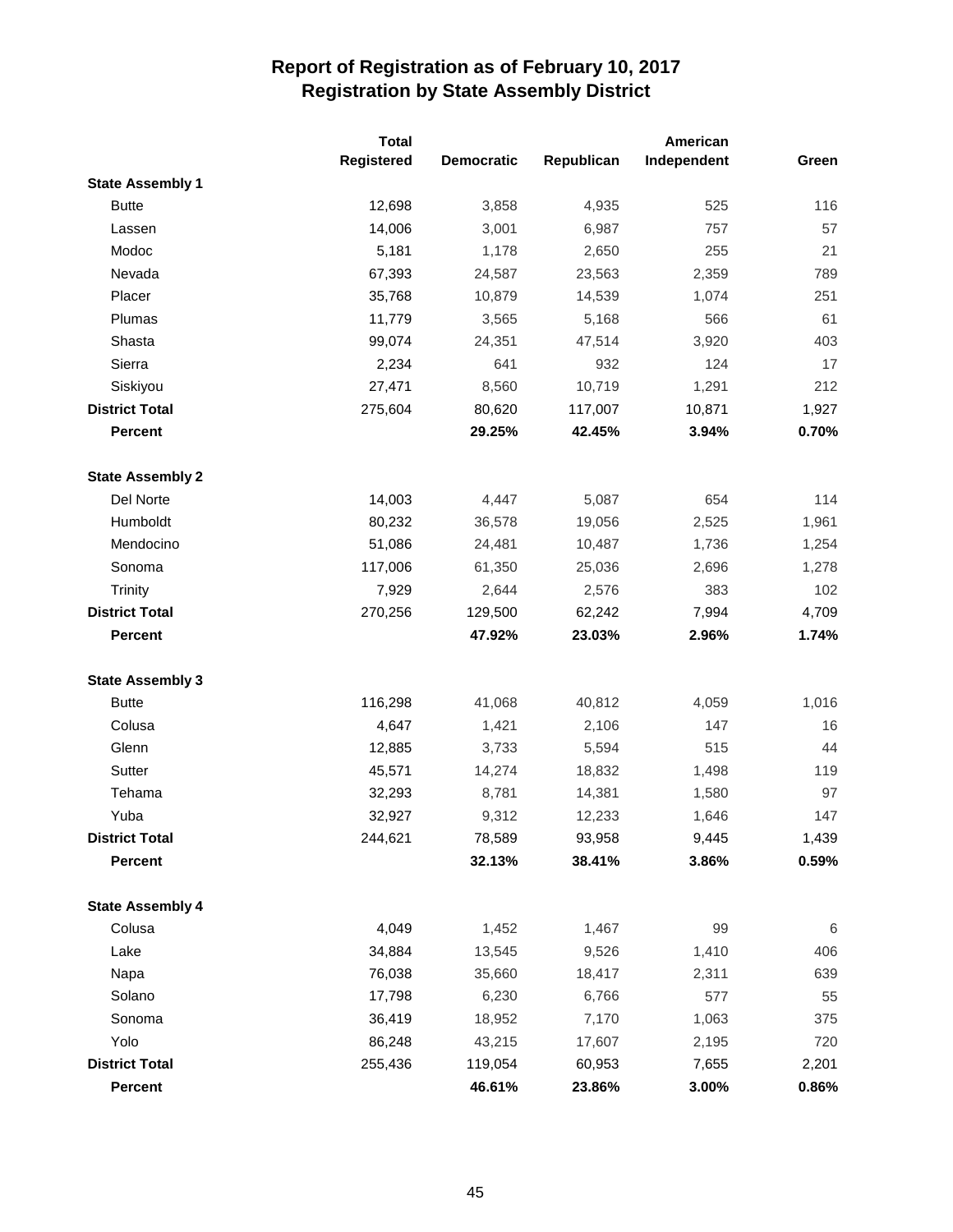|                         |             |         | <b>No Party</b> |            |
|-------------------------|-------------|---------|-----------------|------------|
|                         | Libertarian | Freedom | Other           | Preference |
| <b>State Assembly 1</b> |             |         |                 |            |
| <b>Butte</b>            | 147         | 65      | 156             | 2,896      |
| Lassen                  | 131         | 45      | 90              | 2,938      |
| Modoc                   | 39          | 12      | 10              | 1,016      |
| Nevada                  | 802         | 176     | 12,880          | 2,237      |
| Placer                  | 487         | 108     | 165             | 8,265      |
| Plumas                  | 125         | 37      | 1               | 2,256      |
| Shasta                  | 1,063       | 309     | 250             | 21,264     |
| Sierra                  | 30          | 2       | 44              | 444        |
| Siskiyou                | 328         | 117     | 45              | 6,199      |
| <b>District Total</b>   | 3,152       | 871     | 13,641          | 47,515     |
| <b>Percent</b>          | 1.14%       | 0.32%   | 4.95%           | 17.24%     |
| <b>State Assembly 2</b> |             |         |                 |            |
| Del Norte               | 147         | 76      | 145             | 3,333      |
| Humboldt                | 800         | 349     | 161             | 18,802     |
| Mendocino               | 493         | 257     | 185             | 12,193     |
| Sonoma                  | 939         | 252     | 428             | 25,027     |
| Trinity                 | 98          | 41      | 1,082           | 1,003      |
| <b>District Total</b>   | 2,477       | 975     | 2,001           | 60,358     |
| <b>Percent</b>          | 0.92%       | 0.36%   | 0.74%           | 22.33%     |
| <b>State Assembly 3</b> |             |         |                 |            |
| <b>Butte</b>            | 1,239       | 428     | 1,211           | 26,465     |
| Colusa                  | 30          | 13      | 2               | 912        |
| Glenn                   | 118         | 43      | 22              | 2,816      |
| Sutter                  | 377         | 158     | 699             | 9,614      |
| Tehama                  | 335         | 101     | 81              | 6,937      |
| Yuba                    | 341         | 170     | 78              | 9,000      |
| <b>District Total</b>   | 2,440       | 913     | 2,093           | 55,744     |
| <b>Percent</b>          | 1.00%       | 0.37%   | 0.86%           | 22.79%     |
| <b>State Assembly 4</b> |             |         |                 |            |
| Colusa                  | 32          | 8       | 3               | 982        |
| Lake                    | 392         | 191     | 42              | 9,372      |
| Napa                    | 589         | 207     | 388             | 17,827     |
| Solano                  | 144         | 39      | 101             | 3,886      |
| Sonoma                  | 296         | 76      | 149             | 8,338      |
| Yolo                    | 717         | 229     | 497             | 21,068     |
| <b>District Total</b>   | 2,170       | 750     | 1,180           | 61,473     |
| Percent                 | 0.85%       | 0.29%   | 0.46%           | 24.07%     |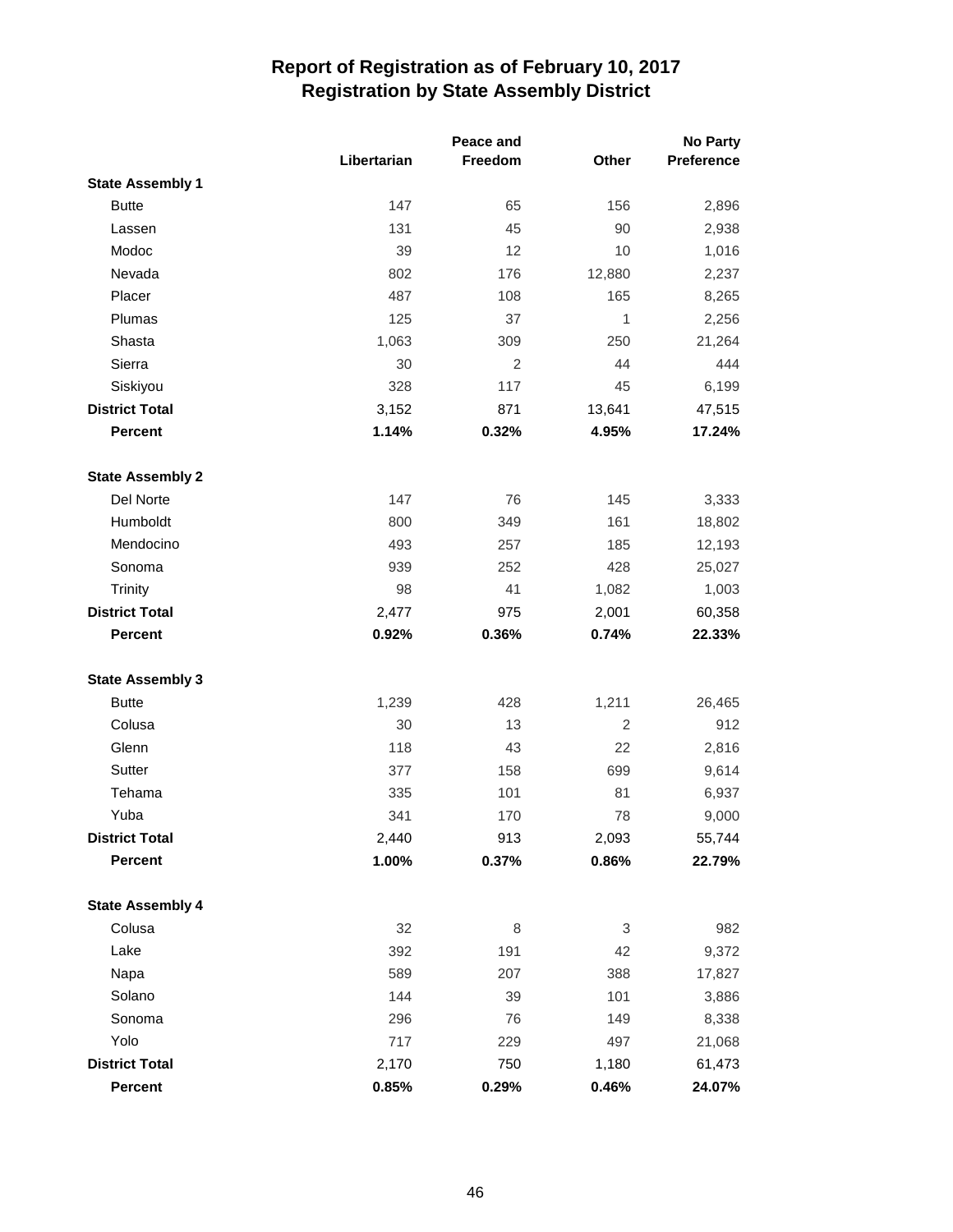|                          | <b>Total</b> |                   |            | American    |       |
|--------------------------|--------------|-------------------|------------|-------------|-------|
|                          | Registered   | <b>Democratic</b> | Republican | Independent | Green |
| <b>State Assembly 5</b>  |              |                   |            |             |       |
| Alpine                   | 721          | 272               | 221        | 26          | 8     |
| Amador                   | 22,219       | 6,657             | 10,128     | 923         | 120   |
| Calaveras                | 29,068       | 8,476             | 12,496     | 1,314       | 188   |
| El Dorado                | 75,207       | 23,159            | 29,890     | 3,150       | 590   |
| Madera                   | 57,887       | 19,011            | 23,708     | 1,851       | 186   |
| Mariposa                 | 11,067       | 3,187             | 4,932      | 457         | 94    |
| Mono                     | 6,567        | 2,304             | 2,114      | 265         | 48    |
| Placer                   | 13,987       | 4,320             | 5,849      | 411         | 82    |
| Tuolumne                 | 31,696       | 9,700             | 13,622     | 1,253       | 184   |
| <b>District Total</b>    | 248,419      | 77,086            | 102,960    | 9,650       | 1,500 |
| <b>Percent</b>           |              | 31.03%            | 41.45%     | 3.88%       | 0.60% |
| <b>State Assembly 6</b>  |              |                   |            |             |       |
| El Dorado                | 41,964       | 11,200            | 19,664     | 1,469       | 124   |
| Placer                   | 176,150      | 49,177            | 79,946     | 4,744       | 598   |
| Sacramento               | 83,328       | 25,513            | 34,584     | 2,901       | 343   |
| <b>District Total</b>    | 301,442      | 85,890            | 134,194    | 9,114       | 1,065 |
| <b>Percent</b>           |              | 28.49%            | 44.52%     | 3.02%       | 0.35% |
| <b>State Assembly 7</b>  |              |                   |            |             |       |
| Sacramento               | 216,581      | 106,145           | 44,524     | 6,414       | 1,441 |
| Yolo                     | 26,014       | 11,569            | 5,919      | 906         | 135   |
| <b>District Total</b>    | 242,595      | 117,714           | 50,443     | 7,320       | 1,576 |
| <b>Percent</b>           |              | 48.52%            | 20.79%     | 3.02%       | 0.65% |
| <b>State Assembly 8</b>  |              |                   |            |             |       |
| Sacramento               | 263,704      | 104,854           | 85,817     | 8,618       | 1,327 |
| <b>District Total</b>    | 263,704      | 104,854           | 85,817     | 8,618       | 1,327 |
| <b>Percent</b>           |              | 39.76%            | 32.54%     | 3.27%       | 0.50% |
| <b>State Assembly 9</b>  |              |                   |            |             |       |
| Sacramento               | 209,351      | 102,031           | 49,241     | 5,768       | 772   |
| San Joaquin              | 35,870       | 11,216            | 16,237     | 1,031       | 118   |
| <b>District Total</b>    | 245,221      | 113,247           | 65,478     | 6,799       | 890   |
| <b>Percent</b>           |              | 46.18%            | 26.70%     | 2.77%       | 0.36% |
| <b>State Assembly 10</b> |              |                   |            |             |       |
| Marin                    | 160,024      | 89,624            | 26,315     | 3,454       | 1,464 |
| Sonoma                   | 117,978      | 64,184            | 21,371     | 2,829       | 1,537 |
| <b>District Total</b>    | 278,002      | 153,808           | 47,686     | 6,283       | 3,001 |
| Percent                  |              | 55.33%            | 17.15%     | 2.26%       | 1.08% |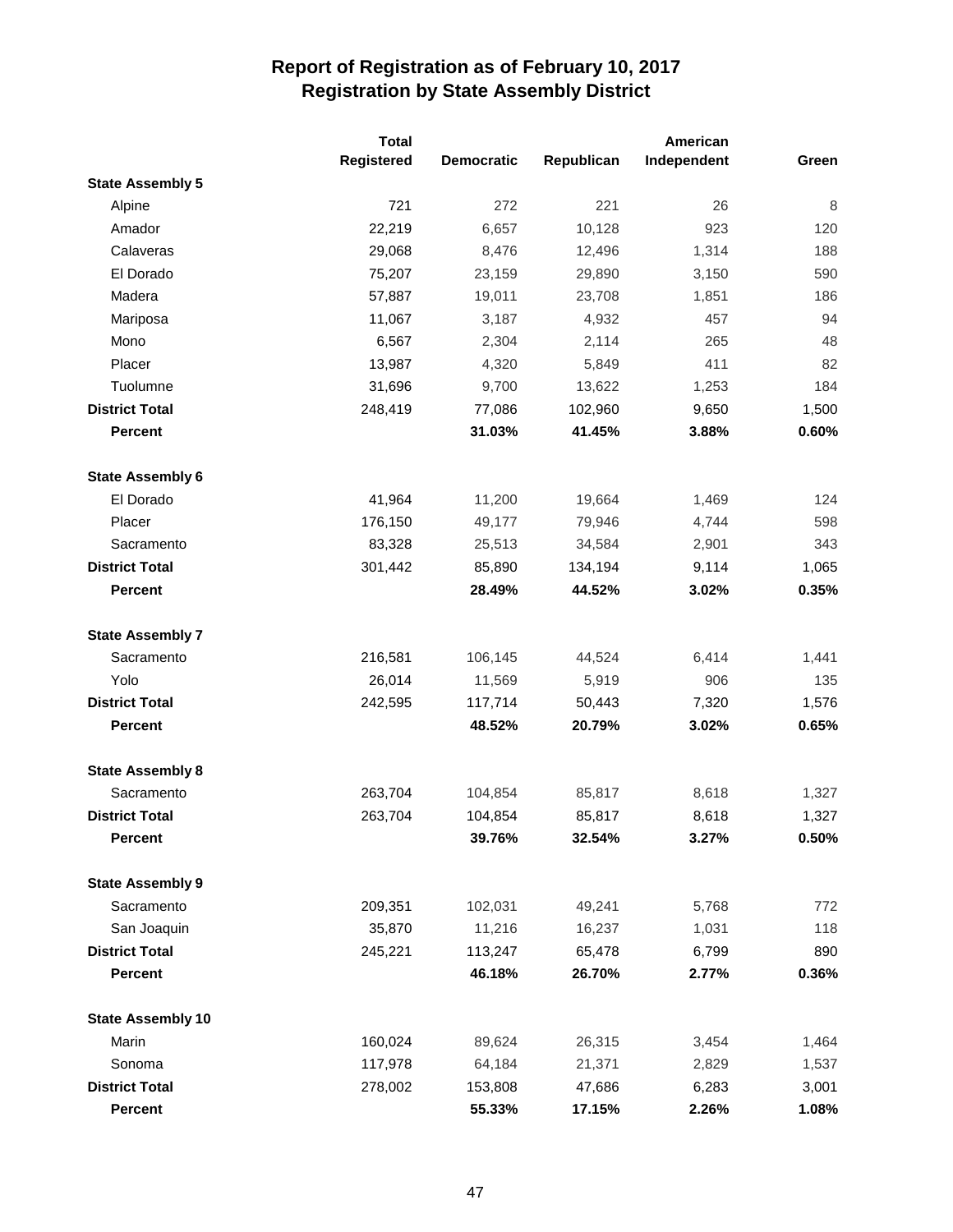|                          | Peace and   |         |       | <b>No Party</b>   |  |
|--------------------------|-------------|---------|-------|-------------------|--|
|                          | Libertarian | Freedom | Other | <b>Preference</b> |  |
| <b>State Assembly 5</b>  |             |         |       |                   |  |
| Alpine                   | 5           | 2       | 3     | 184               |  |
| Amador                   | 275         | 63      | 39    | 4,014             |  |
| Calaveras                | 411         | 86      | 232   | 5,865             |  |
| El Dorado                | 982         | 249     | 643   | 16,544            |  |
| Madera                   | 412         | 211     | 239   | 12,269            |  |
| Mariposa                 | 118         | 36      | 148   | 2,095             |  |
| Mono                     | 56          | 28      | 5     | 1,747             |  |
| Placer                   | 216         | 32      | 56    | 3,021             |  |
| Tuolumne                 | 317         | 0       | 132   | 6,488             |  |
| <b>District Total</b>    | 2,792       | 707     | 1,497 | 52,227            |  |
| <b>Percent</b>           | 1.12%       | 0.28%   | 0.60% | 21.02%            |  |
| <b>State Assembly 6</b>  |             |         |       |                   |  |
| El Dorado                | 564         | 43      | 364   | 8,536             |  |
| Placer                   | 2,670       | 327     | 639   | 38,049            |  |
| Sacramento               | 969         | 188     | 155   | 18,675            |  |
| <b>District Total</b>    | 4,203       | 558     | 1,158 | 65,260            |  |
| <b>Percent</b>           | 1.39%       | 0.19%   | 0.38% | 21.65%            |  |
| <b>State Assembly 7</b>  |             |         |       |                   |  |
| Sacramento               | 1,922       | 1,796   | 419   | 53,920            |  |
| Yolo                     | 196         | 184     | 153   | 6,952             |  |
| <b>District Total</b>    | 2,118       | 1,980   | 572   | 60,872            |  |
| <b>Percent</b>           | 0.87%       | 0.82%   | 0.24% | 25.09%            |  |
| <b>State Assembly 8</b>  |             |         |       |                   |  |
| Sacramento               | 2,732       | 1,791   | 500   | 58,065            |  |
| <b>District Total</b>    | 2,732       | 1,791   | 500   | 58,065            |  |
| <b>Percent</b>           | 1.04%       | 0.68%   | 0.19% | 22.02%            |  |
| <b>State Assembly 9</b>  |             |         |       |                   |  |
| Sacramento               | 1,263       | 1,434   | 318   | 48,524            |  |
| San Joaquin              | 325         | 116     | 112   | 6,715             |  |
| <b>District Total</b>    | 1,588       | 1,550   | 430   | 55,239            |  |
| Percent                  | 0.65%       | 0.63%   | 0.18% | 22.53%            |  |
| <b>State Assembly 10</b> |             |         |       |                   |  |
| Marin                    | 955         | 246     | 487   | 37,479            |  |
| Sonoma                   | 932         | 259     | 456   | 26,410            |  |
| <b>District Total</b>    | 1,887       | 505     | 943   | 63,889            |  |
| Percent                  | 0.68%       | 0.18%   | 0.34% | 22.98%            |  |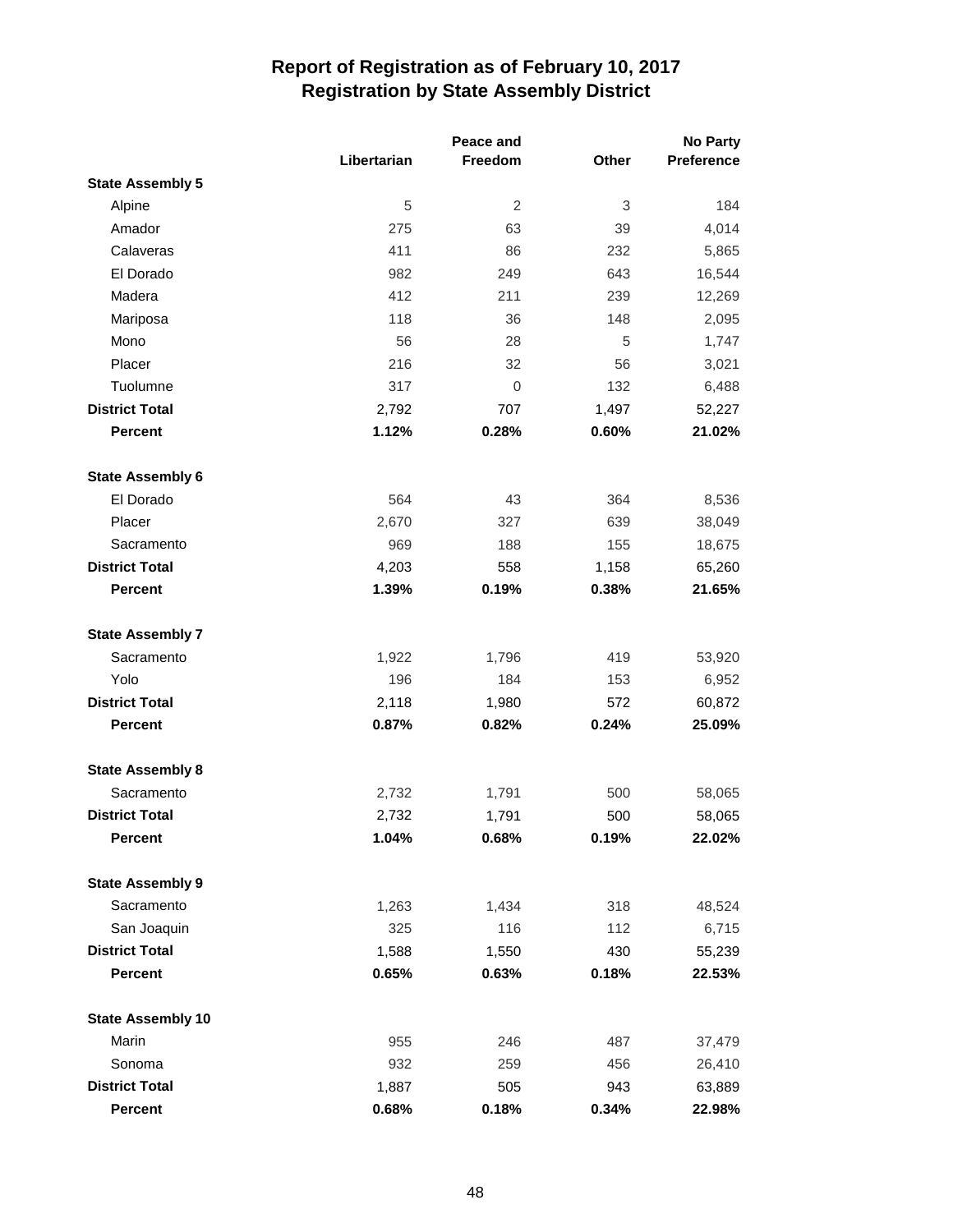|                          | <b>Total</b>      |                   |            | American    |                |
|--------------------------|-------------------|-------------------|------------|-------------|----------------|
|                          | <b>Registered</b> | <b>Democratic</b> | Republican | Independent | Green          |
| <b>State Assembly 11</b> |                   |                   |            |             |                |
| Contra Costa             | 124,168           | 61,282            | 29,021     | 3,983       | 384            |
| Sacramento               | 1,995             | 757               | 702        | 84          | $\overline{7}$ |
| Solano                   | 126,707           | 55,679            | 33,498     | 3,999       | 433            |
| <b>District Total</b>    | 252,870           | 117,718           | 63,221     | 8,066       | 824            |
| <b>Percent</b>           |                   | 46.55%            | 25.00%     | 3.19%       | 0.33%          |
| <b>State Assembly 12</b> |                   |                   |            |             |                |
| San Joaquin              | 81,310            | 27,635            | 32,626     | 2,632       | 224            |
| Stanislaus               | 152,838           | 54,252            | 61,421     | 4,815       | 417            |
| <b>District Total</b>    | 234,148           | 81,887            | 94,047     | 7,447       | 641            |
| <b>Percent</b>           |                   | 34.97%            | 40.17%     | 3.18%       | 0.27%          |
| <b>State Assembly 13</b> |                   |                   |            |             |                |
| San Joaquin              | 212,783           | 104,936           | 54,779     | 4,867       | 647            |
| <b>District Total</b>    | 212,783           | 104,936           | 54,779     | 4,867       | 647            |
| <b>Percent</b>           |                   | 49.32%            | 25.74%     | 2.29%       | 0.30%          |
| <b>State Assembly 14</b> |                   |                   |            |             |                |
| Contra Costa             | 182,139           | 90,620            | 39,259     | 5,231       | 1,055          |
| Solano                   | 84,687            | 47,519            | 12,796     | 2,115       | 443            |
| <b>District Total</b>    | 266,826           | 138,139           | 52,055     | 7,346       | 1,498          |
| <b>Percent</b>           |                   | 51.77%            | 19.51%     | 2.75%       | 0.56%          |
| <b>State Assembly 15</b> |                   |                   |            |             |                |
| Alameda                  | 172,516           | 117,380           | 8,422      | 2,350       | 2,812          |
| Contra Costa             | 125,972           | 80,791            | 10,526     | 2,259       | 1,038          |
| <b>District Total</b>    | 298,488           | 198,171           | 18,948     | 4,609       | 3,850          |
| <b>Percent</b>           |                   | 66.39%            | 6.35%      | 1.54%       | 1.29%          |
| <b>State Assembly 16</b> |                   |                   |            |             |                |
| Alameda                  | 123,745           | 49,572            | 35,249     | 3,501       | 379            |
| Contra Costa             | 181,372           | 75,777            | 53,514     | 4,564       | 612            |
| <b>District Total</b>    | 305,117           | 125,349           | 88,763     | 8,065       | 991            |
| <b>Percent</b>           |                   | 41.08%            | 29.09%     | 2.64%       | 0.32%          |
| <b>State Assembly 17</b> |                   |                   |            |             |                |
| San Francisco            | 298,276           | 179,854           | 17,057     | 4,976       | 3,016          |
| <b>District Total</b>    | 298,276           | 179,854           | 17,057     | 4,976       | 3,016          |
| <b>Percent</b>           |                   | 60.30%            | 5.72%      | 1.67%       | 1.01%          |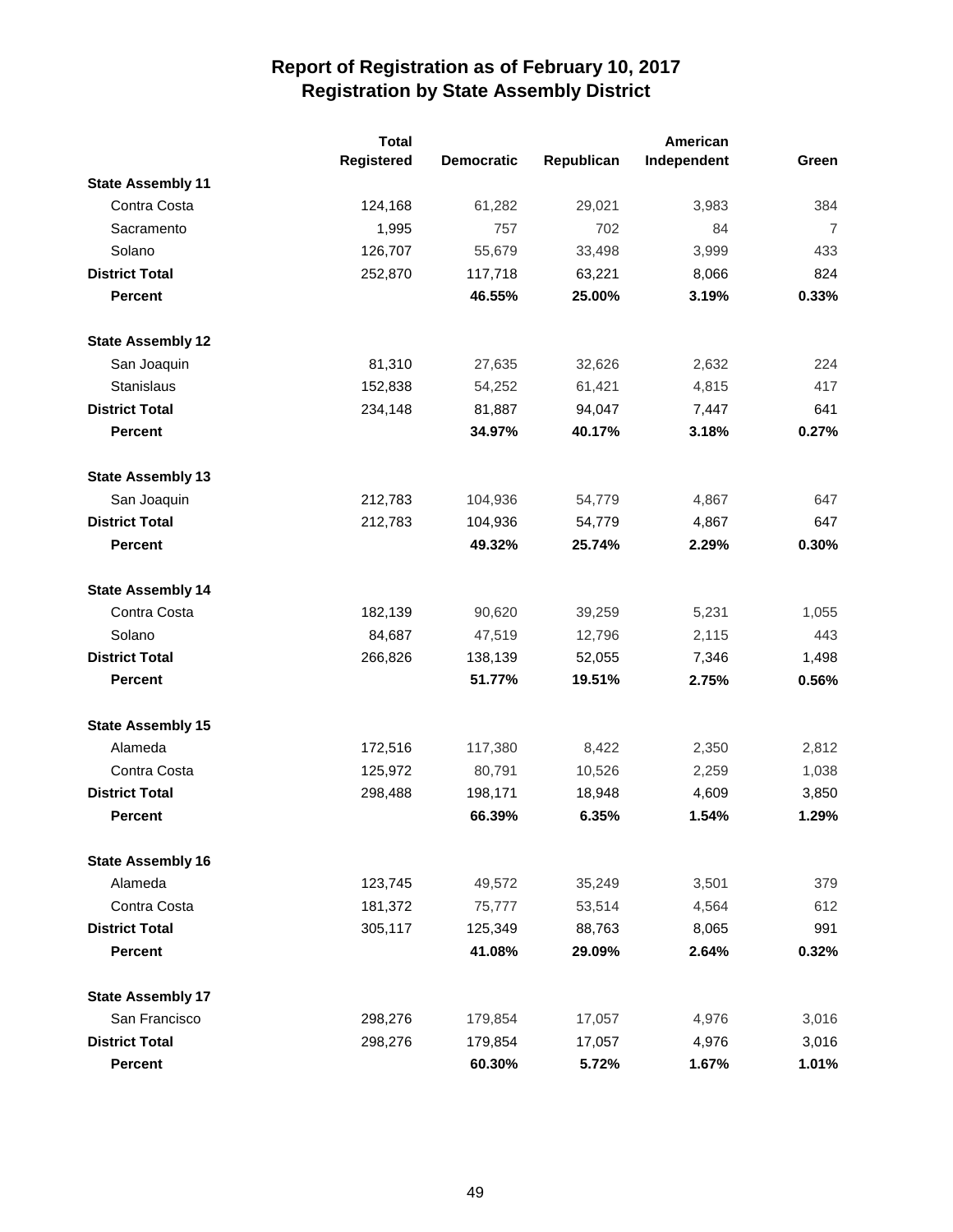|                          |             |         | <b>No Party</b> |                   |
|--------------------------|-------------|---------|-----------------|-------------------|
|                          | Libertarian | Freedom | Other           | <b>Preference</b> |
| <b>State Assembly 11</b> |             |         |                 |                   |
| Contra Costa             | 805         | 339     | 172             | 28,182            |
| Sacramento               | 20          | 9       | 5               | 411               |
| Solano                   | 1,033       | 376     | 713             | 30,976            |
| <b>District Total</b>    | 1,858       | 724     | 890             | 59,569            |
| <b>Percent</b>           | 0.73%       | 0.29%   | 0.35%           | 23.56%            |
| <b>State Assembly 12</b> |             |         |                 |                   |
| San Joaquin              | 624         | 225     | 293             | 17,051            |
| Stanislaus               | 1,146       | 414     | 1,534           | 28,839            |
| <b>District Total</b>    | 1,770       | 639     | 1,827           | 45,890            |
| <b>Percent</b>           | 0.76%       | 0.27%   | 0.78%           | 19.60%            |
| <b>State Assembly 13</b> |             |         |                 |                   |
| San Joaquin              | 1,162       | 849     | 625             | 44,918            |
| <b>District Total</b>    | 1,162       | 849     | 625             | 44,918            |
| <b>Percent</b>           | 0.55%       | 0.40%   | 0.29%           | 21.11%            |
| <b>State Assembly 14</b> |             |         |                 |                   |
| Contra Costa             | 1,461       | 512     | 369             | 43,632            |
| Solano                   | 510         | 270     | 433             | 20,601            |
| <b>District Total</b>    | 1,971       | 782     | 802             | 64,233            |
| <b>Percent</b>           | 0.74%       | 0.29%   | 0.30%           | 24.07%            |
| <b>State Assembly 15</b> |             |         |                 |                   |
| Alameda                  | 827         | 444     | 1,151           | 39,130            |
| Contra Costa             | 544         | 504     | 231             | 30,079            |
| <b>District Total</b>    | 1,371       | 948     | 1,382           | 69,209            |
| <b>Percent</b>           | 0.46%       | 0.32%   | 0.46%           | 23.19%            |
| <b>State Assembly 16</b> |             |         |                 |                   |
| Alameda                  | 1,034       | 190     | 944             | 32,876            |
| Contra Costa             | 1,183       | 149     | 277             | 45,296            |
| <b>District Total</b>    | 2,217       | 339     | 1,221           | 78,172            |
| <b>Percent</b>           | 0.73%       | 0.11%   | 0.40%           | 25.62%            |
| <b>State Assembly 17</b> |             |         |                 |                   |
| San Francisco            | 1,779       | 925     | 712             | 89,957            |
| <b>District Total</b>    | 1,779       | 925     | 712             | 89,957            |
| <b>Percent</b>           | 0.60%       | 0.31%   | 0.24%           | 30.16%            |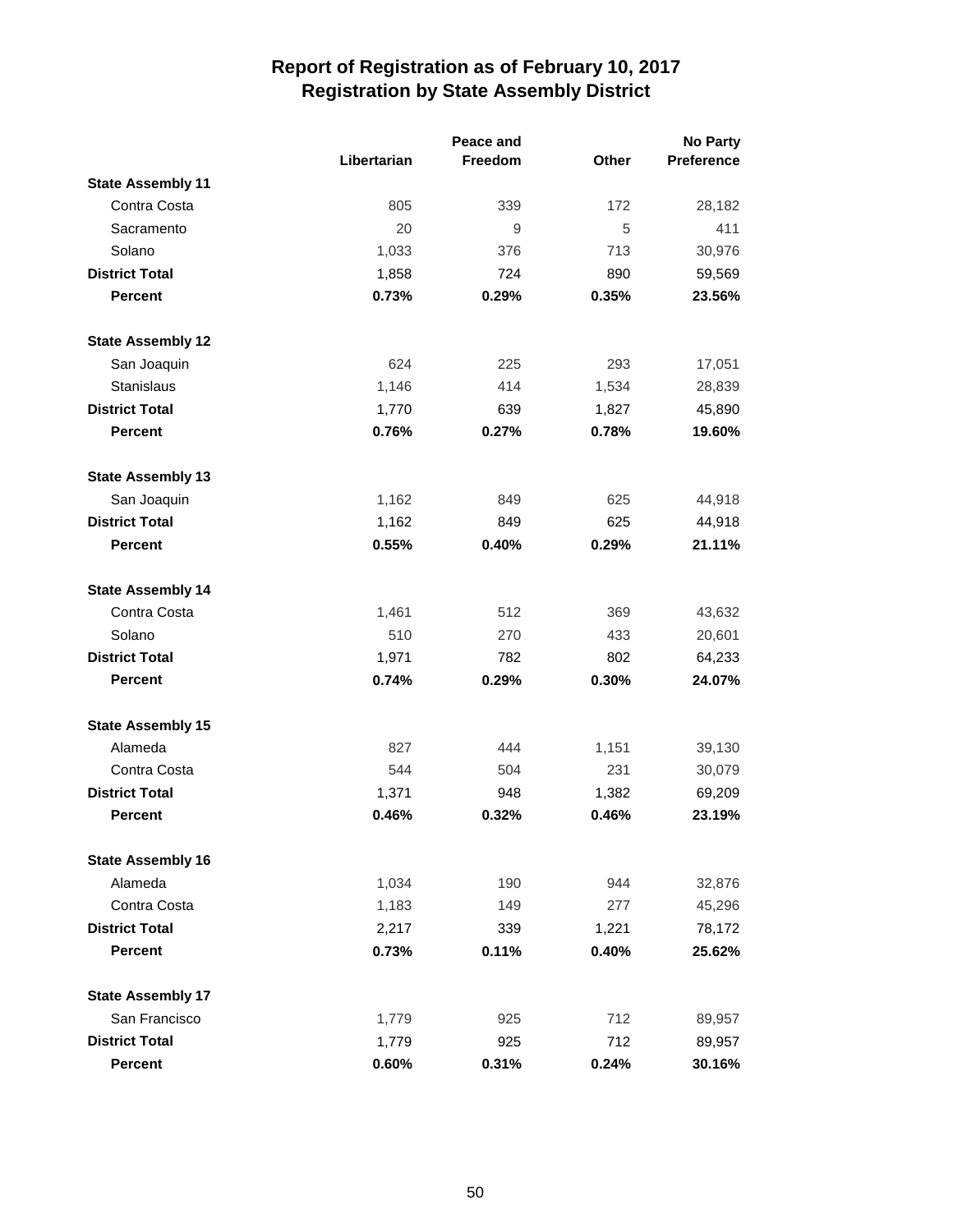|                          | <b>Total</b> |                   |            | American    |       |
|--------------------------|--------------|-------------------|------------|-------------|-------|
|                          | Registered   | <b>Democratic</b> | Republican | Independent | Green |
| <b>State Assembly 18</b> |              |                   |            |             |       |
| Alameda                  | 270,094      | 172,994           | 18,433     | 4,799       | 2,578 |
| <b>District Total</b>    | 270,094      | 172,994           | 18,433     | 4,799       | 2,578 |
| <b>Percent</b>           |              | 64.05%            | 6.82%      | 1.78%       | 0.95% |
| <b>State Assembly 19</b> |              |                   |            |             |       |
| San Francisco            | 215,125      | 116,477           | 21,119     | 4,073       | 1,723 |
| San Mateo                | 59,156       | 32,618            | 6,381      | 1,012       | 254   |
| <b>District Total</b>    | 274,281      | 149,095           | 27,500     | 5,085       | 1,977 |
| <b>Percent</b>           |              | 54.36%            | 10.03%     | 1.85%       | 0.72% |
| <b>State Assembly 20</b> |              |                   |            |             |       |
| Alameda                  | 233,345      | 127,645           | 32,499     | 4,940       | 1,095 |
| <b>District Total</b>    | 233,345      | 127,645           | 32,499     | 4,940       | 1,095 |
| <b>Percent</b>           |              | 54.70%            | 13.93%     | 2.12%       | 0.47% |
| <b>State Assembly 21</b> |              |                   |            |             |       |
| Merced                   | 91,164       | 41,410            | 26,961     | 2,830       | 334   |
| Stanislaus               | 87,208       | 39,405            | 28,403     | 2,289       | 270   |
| <b>District Total</b>    | 178,372      | 80,815            | 55,364     | 5,119       | 604   |
| <b>Percent</b>           |              | 45.31%            | 31.04%     | 2.87%       | 0.34% |
| <b>State Assembly 22</b> |              |                   |            |             |       |
| San Mateo                | 265,076      | 135,278           | 46,891     | 5,860       | 1,385 |
| <b>District Total</b>    | 265,076      | 135,278           | 46,891     | 5,860       | 1,385 |
| <b>Percent</b>           |              | 51.03%            | 17.69%     | 2.21%       | 0.52% |
| <b>State Assembly 23</b> |              |                   |            |             |       |
| Fresno                   | 263,374      | 89,677            | 108,719    | 7,878       | 905   |
| Tulare                   | 3,360        | 965               | 1,643      | 108         | 13    |
| <b>District Total</b>    | 266,734      | 90,642            | 110,362    | 7,986       | 918   |
| <b>Percent</b>           |              | 33.98%            | 41.38%     | 2.99%       | 0.34% |
| <b>State Assembly 24</b> |              |                   |            |             |       |
| San Mateo                | 68,544       | 35,052            | 12,793     | 1,415       | 439   |
| Santa Clara              | 171,417      | 83,316            | 28,774     | 2,704       | 792   |
| <b>District Total</b>    | 239,961      | 118,368           | 41,567     | 4,119       | 1,231 |
| <b>Percent</b>           |              | 49.33%            | 17.32%     | 1.72%       | 0.51% |
| <b>State Assembly 25</b> |              |                   |            |             |       |
| Alameda                  | 72,272       | 34,687            | 10,654     | 1,428       | 250   |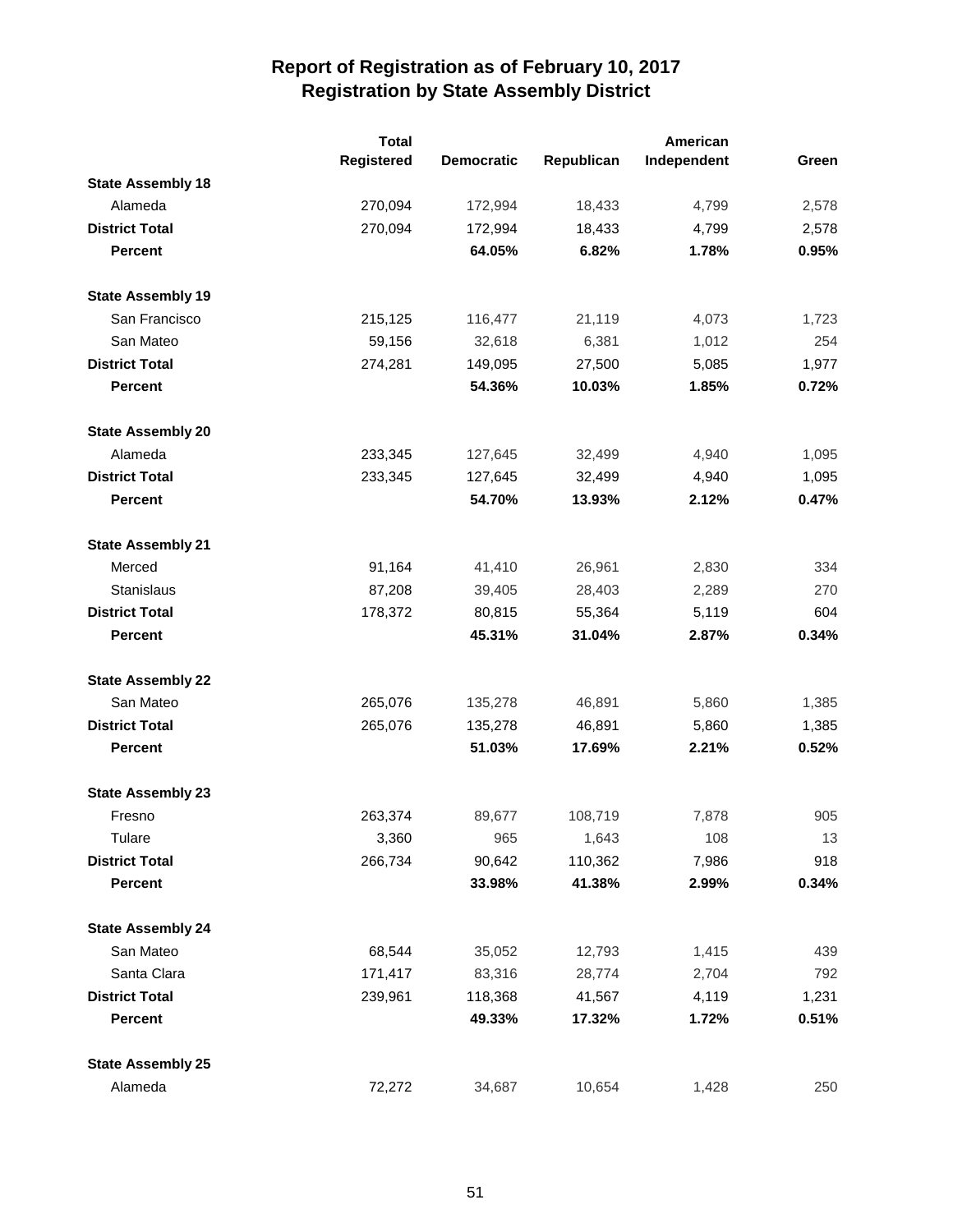|                          |             | Peace and |       | <b>No Party</b>   |  |
|--------------------------|-------------|-----------|-------|-------------------|--|
|                          | Libertarian | Freedom   | Other | <b>Preference</b> |  |
| <b>State Assembly 18</b> |             |           |       |                   |  |
| Alameda                  | 1,173       | 1,078     | 2,076 | 66,963            |  |
| <b>District Total</b>    | 1,173       | 1,078     | 2,076 | 66,963            |  |
| <b>Percent</b>           | 0.43%       | 0.40%     | 0.77% | 24.79%            |  |
| <b>State Assembly 19</b> |             |           |       |                   |  |
| San Francisco            | 1,321       | 479       | 447   | 69,486            |  |
| San Mateo                | 231         | 196       | 127   | 18,337            |  |
| <b>District Total</b>    | 1,552       | 675       | 574   | 87,823            |  |
| <b>Percent</b>           | 0.57%       | 0.25%     | 0.21% | 32.02%            |  |
| <b>State Assembly 20</b> |             |           |       |                   |  |
| Alameda                  | 1,258       | 740       | 1,647 | 63,521            |  |
| <b>District Total</b>    | 1,258       | 740       | 1,647 | 63,521            |  |
| <b>Percent</b>           | 0.54%       | 0.32%     | 0.71% | 27.22%            |  |
| <b>State Assembly 21</b> |             |           |       |                   |  |
| Merced                   | 604         | 211       | 72    | 18,742            |  |
| <b>Stanislaus</b>        | 583         | 329       | 821   | 15,108            |  |
| <b>District Total</b>    | 1,187       | 540       | 893   | 33,850            |  |
| Percent                  | 0.67%       | 0.30%     | 0.50% | 18.98%            |  |
| <b>State Assembly 22</b> |             |           |       |                   |  |
| San Mateo                | 1,593       | 510       | 563   | 72,996            |  |
| <b>District Total</b>    | 1,593       | 510       | 563   | 72,996            |  |
| <b>Percent</b>           | 0.60%       | 0.19%     | 0.21% | 27.54%            |  |
| <b>State Assembly 23</b> |             |           |       |                   |  |
| Fresno                   | 1,949       | 662       | 2,927 | 50,657            |  |
| Tulare                   | 29          | 11        | 11    | 580               |  |
| <b>District Total</b>    | 1,978       | 673       | 2,938 | 51,237            |  |
| <b>Percent</b>           | 0.74%       | 0.25%     | 1.10% | 19.21%            |  |
| <b>State Assembly 24</b> |             |           |       |                   |  |
| San Mateo                | 495         | 186       | 139   | 18,025            |  |
| Santa Clara              | 1,140       | 228       | 277   | 54,186            |  |
| <b>District Total</b>    | 1,635       | 414       | 416   | 72,211            |  |
| Percent                  | 0.68%       | 0.17%     | 0.17% | 30.09%            |  |
| <b>State Assembly 25</b> |             |           |       |                   |  |
| Alameda                  | 349         | 152       | 538   | 24,214            |  |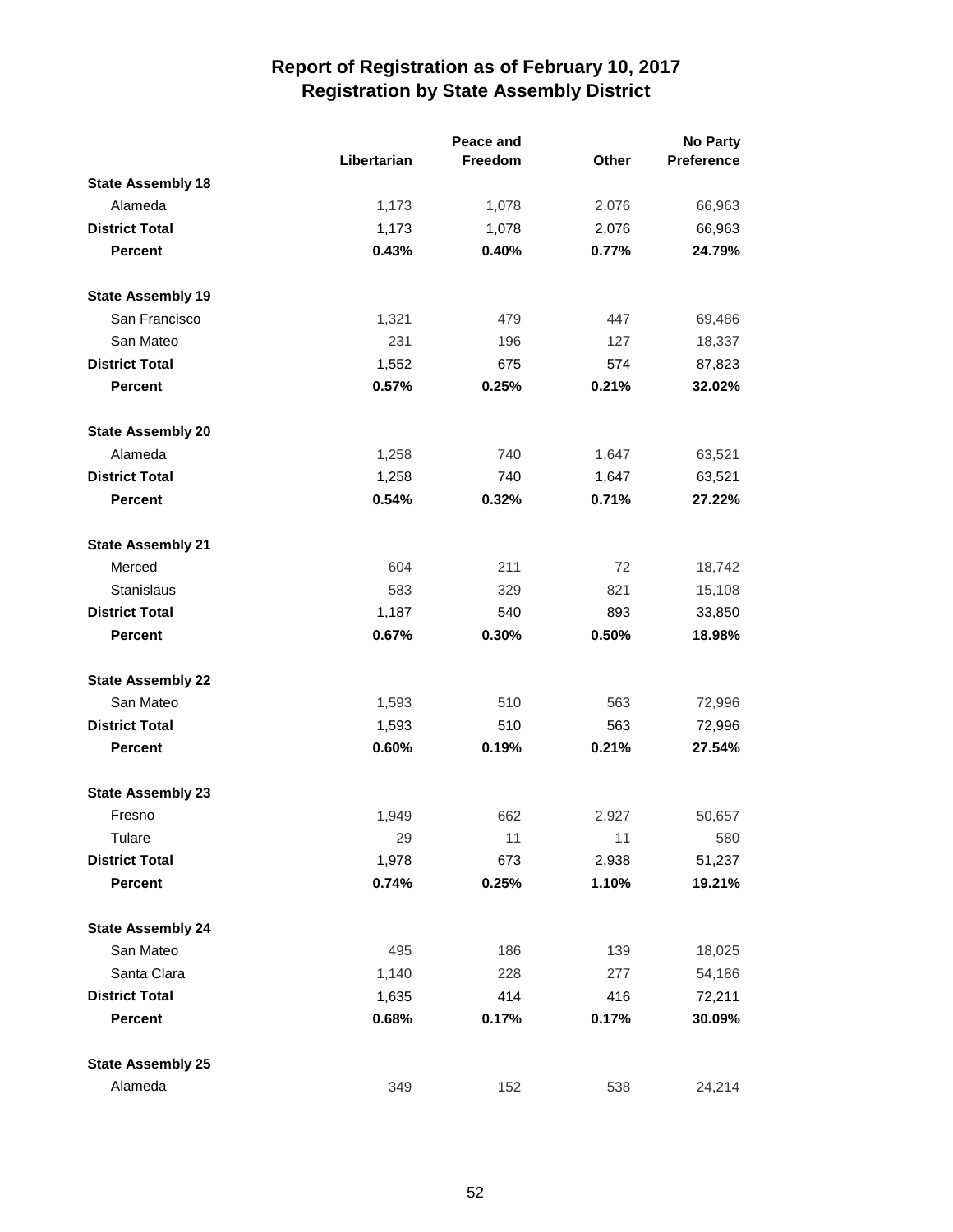|                          | <b>Total</b> |                   |            | American    |       |
|--------------------------|--------------|-------------------|------------|-------------|-------|
|                          | Registered   | <b>Democratic</b> | Republican | Independent | Green |
| Santa Clara              | 138,472      | 63,707            | 23,810     | 2,901       | 475   |
| <b>District Total</b>    | 210,744      | 98,394            | 34,464     | 4,329       | 725   |
| <b>Percent</b>           |              | 46.69%            | 16.35%     | 2.05%       | 0.34% |
| <b>State Assembly 26</b> |              |                   |            |             |       |
| Inyo                     | 9,993        | 3,102             | 4,153      | 411         | 52    |
| Kern                     | 8,573        | 2,065             | 4,161      | 511         | 40    |
| Tulare                   | 153,526      | 50,536            | 63,993     | 4,900       | 456   |
| <b>District Total</b>    | 172,092      | 55,703            | 72,307     | 5,822       | 548   |
| <b>Percent</b>           |              | 32.37%            | 42.02%     | 3.38%       | 0.32% |
| <b>State Assembly 27</b> |              |                   |            |             |       |
| Santa Clara              | 195,886      | 98,566            | 31,512     | 4,002       | 832   |
| <b>District Total</b>    | 195,886      | 98,566            | 31,512     | 4,002       | 832   |
| <b>Percent</b>           |              | 50.32%            | 16.09%     | 2.04%       | 0.42% |
| <b>State Assembly 28</b> |              |                   |            |             |       |
| Santa Clara              | 254,471      | 113,884           | 56,316     | 5,489       | 1,127 |
| <b>District Total</b>    | 254,471      | 113,884           | 56,316     | 5,489       | 1,127 |
| <b>Percent</b>           |              | 44.75%            | 22.13%     | 2.16%       | 0.44% |
| <b>State Assembly 29</b> |              |                   |            |             |       |
| Monterey                 | 98,386       | 46,003            | 24,543     | 2,757       | 710   |
| Santa Clara              | 52,075       | 23,144            | 12,521     | 1,334       | 218   |
| Santa Cruz               | 133,367      | 74,677            | 20,996     | 3,046       | 1,695 |
| <b>District Total</b>    | 283,828      | 143,824           | 58,060     | 7,137       | 2,623 |
| <b>Percent</b>           |              | 50.67%            | 20.46%     | 2.51%       | 0.92% |
| <b>State Assembly 30</b> |              |                   |            |             |       |
| Monterey                 | 88,301       | 47,939            | 17,311     | 1,715       | 309   |
| San Benito               | 28,203       | 13,271            | 7,916      | 778         | 116   |
| Santa Clara              | 56,018       | 24,686            | 15,375     | 1,652       | 225   |
| Santa Cruz               | 24,115       | 14,667            | 2,916      | 412         | 131   |
| <b>District Total</b>    | 196,637      | 100,563           | 43,518     | 4,557       | 781   |
| <b>Percent</b>           |              | 51.14%            | 22.13%     | 2.32%       | 0.40% |
| <b>State Assembly 31</b> |              |                   |            |             |       |
| Fresno                   | 174,654      | 82,947            | 46,665     | 3,981       | 544   |
| <b>District Total</b>    | 174,654      | 82,947            | 46,665     | 3,981       | 544   |
| <b>Percent</b>           |              | 47.49%            | 26.72%     | 2.28%       | 0.31% |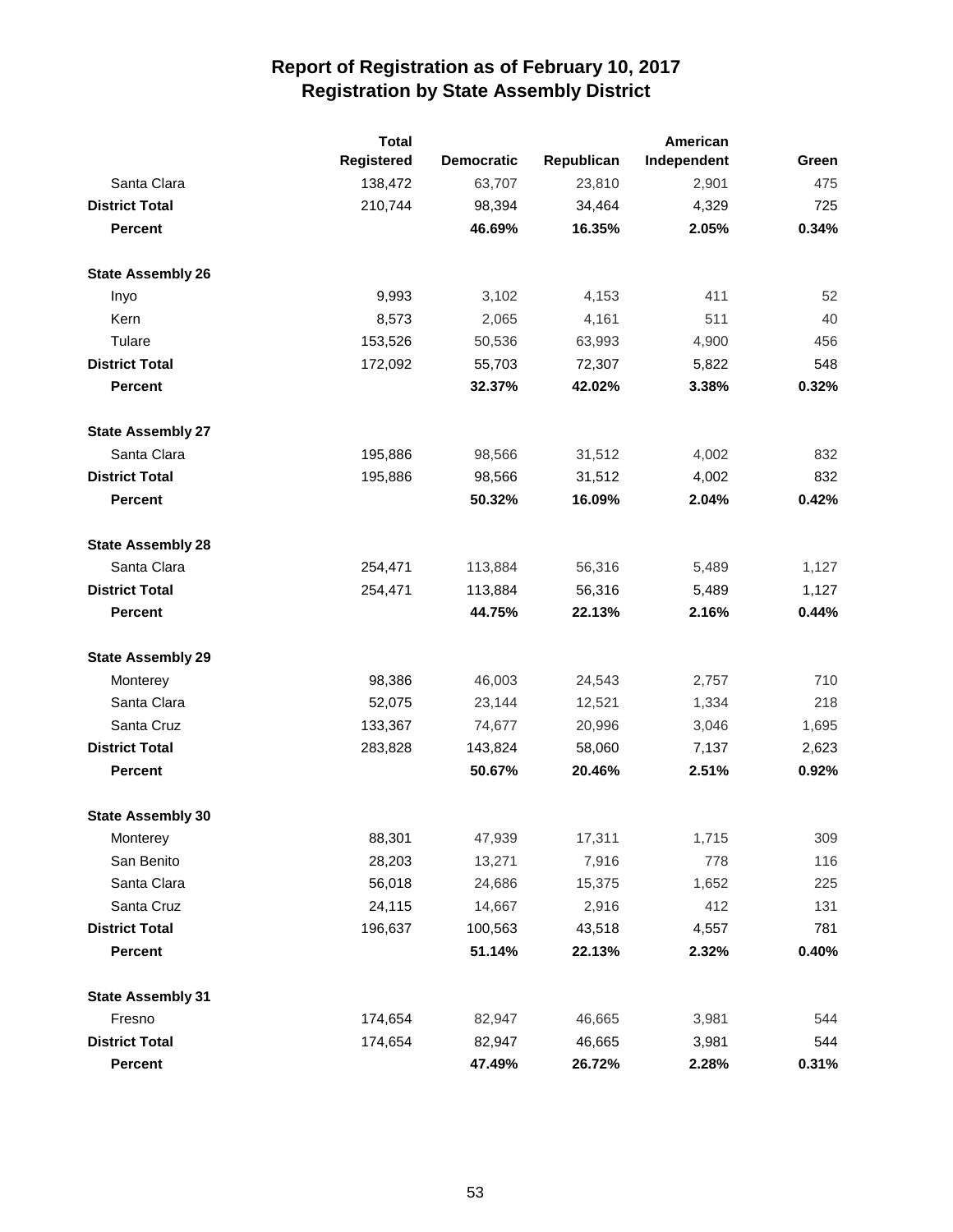|                          |             | <b>No Party</b> |              |                   |
|--------------------------|-------------|-----------------|--------------|-------------------|
|                          | Libertarian | Freedom         | <b>Other</b> | <b>Preference</b> |
| Santa Clara              | 835         | 392             | 233          | 46,119            |
| <b>District Total</b>    | 1,184       | 544             | 771          | 70,333            |
| <b>Percent</b>           | 0.56%       | 0.26%           | 0.37%        | 33.37%            |
| <b>State Assembly 26</b> |             |                 |              |                   |
| Inyo                     | 91          | 27              | 50           | 2,107             |
| Kern                     | 78          | 38              | 14           | 1,666             |
| Tulare                   | 1,129       | 372             | 172          | 31,968            |
| <b>District Total</b>    | 1,298       | 437             | 236          | 35,741            |
| <b>Percent</b>           | 0.75%       | 0.25%           | 0.14%        | 20.77%            |
| <b>State Assembly 27</b> |             |                 |              |                   |
| Santa Clara              | 1,117       | 871             | 305          | 58,681            |
| <b>District Total</b>    | 1,117       | 871             | 305          | 58,681            |
| <b>Percent</b>           | 0.57%       | 0.44%           | 0.16%        | 29.96%            |
| <b>State Assembly 28</b> |             |                 |              |                   |
| Santa Clara              | 1,883       | 443             | 403          | 74,926            |
| <b>District Total</b>    | 1,883       | 443             | 403          | 74,926            |
| <b>Percent</b>           | 0.74%       | 0.17%           | 0.16%        | 29.44%            |
| <b>State Assembly 29</b> |             |                 |              |                   |
| Monterey                 | 761         | 254             | 114          | 23,244            |
| Santa Clara              | 417         | 112             | 72           | 14,257            |
| Santa Cruz               | 1,284       | 362             | 768          | 30,539            |
| <b>District Total</b>    | 2,462       | 728             | 954          | 68,040            |
| <b>Percent</b>           | 0.87%       | 0.26%           | 0.34%        | 23.97%            |
| <b>State Assembly 30</b> |             |                 |              |                   |
| Monterey                 | 434         | 372             | 92           | 20,129            |
| San Benito               | 182         | 76              | 33           | 5,831             |
| Santa Clara              | 434         | 165             | 88           | 13,393            |
| Santa Cruz               | 113         | 125             | 64           | 5,687             |
| <b>District Total</b>    | 1,163       | 738             | 277          | 45,040            |
| <b>Percent</b>           | 0.59%       | 0.38%           | 0.14%        | 22.91%            |
| <b>State Assembly 31</b> |             |                 |              |                   |
| Fresno                   | 871         | 717             | 1,653        | 37,276            |
| <b>District Total</b>    | 871         | 717             | 1,653        | 37,276            |
| Percent                  | 0.50%       | 0.41%           | 0.95%        | 21.34%            |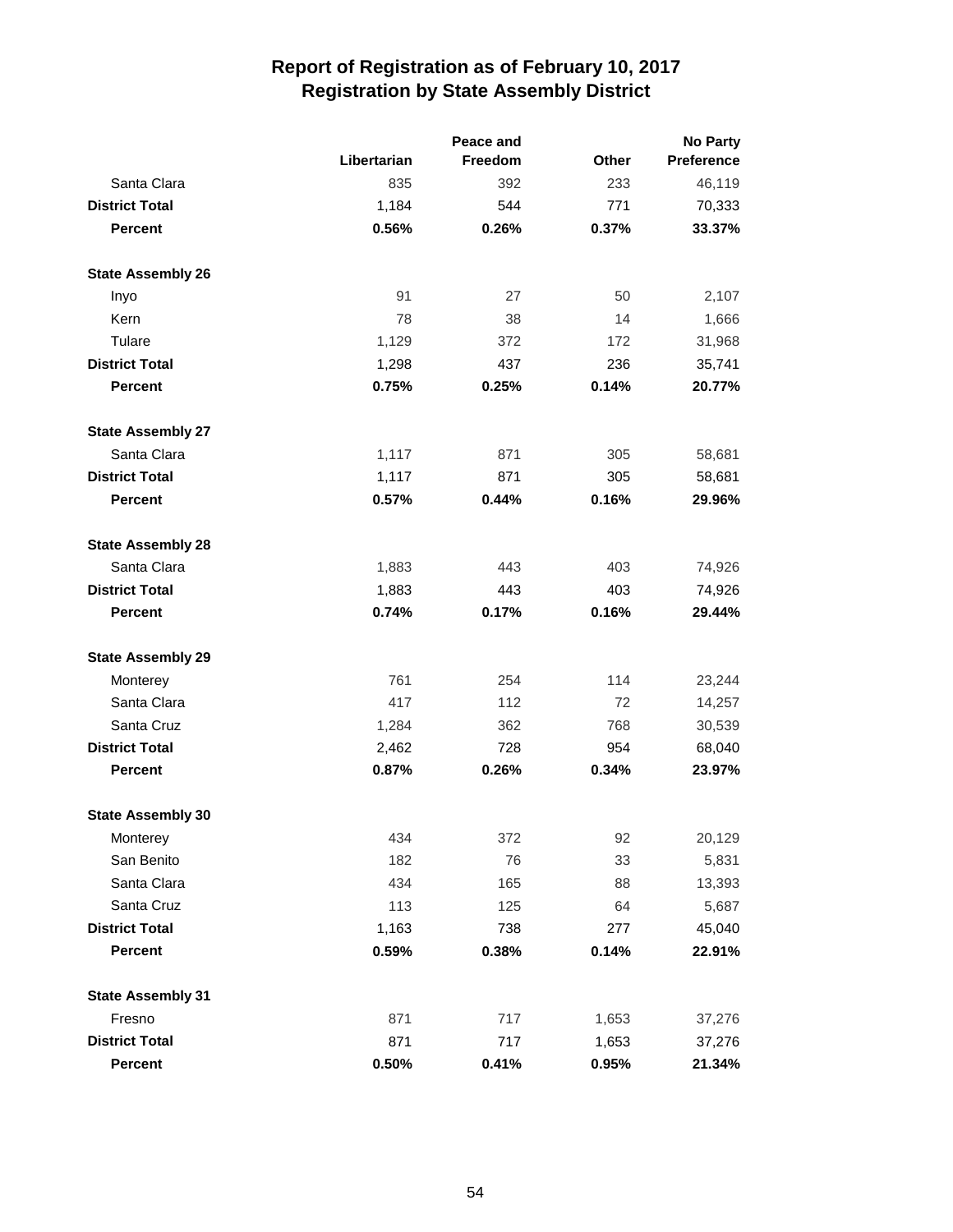|                          | <b>Total</b> |                   |            | American    |             |
|--------------------------|--------------|-------------------|------------|-------------|-------------|
|                          | Registered   | <b>Democratic</b> | Republican | Independent | Green       |
| <b>State Assembly 32</b> |              |                   |            |             |             |
| Kern                     | 95,528       | 54,421            | 16,264     | 2,057       | 187         |
| Kings                    | 51,452       | 17,434            | 22,433     | 1,354       | 98          |
| <b>District Total</b>    | 146,980      | 71,855            | 38,697     | 3,411       | 285         |
| <b>Percent</b>           |              | 48.89%            | 26.33%     | 2.32%       | 0.19%       |
| <b>State Assembly 33</b> |              |                   |            |             |             |
| San Bernardino           | 206,392      | 70,325            | 76,298     | 9,911       | 710         |
| <b>District Total</b>    | 206,392      | 70,325            | 76,298     | 9,911       | 710         |
| <b>Percent</b>           |              | 34.07%            | 36.97%     | 4.80%       | 0.34%       |
| <b>State Assembly 34</b> |              |                   |            |             |             |
| Kern                     | 247,249      | 68,492            | 110,013    | 8,985       | 698         |
| <b>District Total</b>    | 247,249      | 68,492            | 110,013    | 8,985       | 698         |
| <b>Percent</b>           |              | 27.70%            | 44.49%     | 3.63%       | 0.28%       |
| <b>State Assembly 35</b> |              |                   |            |             |             |
| San Luis Obispo          | 168,113      | 58,936            | 62,897     | 5,166       | 1,086       |
| Santa Barbara            | 77,103       | 28,563            | 27,937     | 2,261       | 211         |
| <b>District Total</b>    | 245,216      | 87,499            | 90,834     | 7,427       | 1,297       |
| <b>Percent</b>           |              | 35.68%            | 37.04%     | 3.03%       | 0.53%       |
| <b>State Assembly 36</b> |              |                   |            |             |             |
| Kern                     | 18,218       | 5,441             | 7,004      | 885         | 52          |
| Los Angeles              | 207,269      | 87,004            | 65,979     | 6,731       | 601         |
| San Bernardino           | 9,314        | 2,267             | 4,519      | 513         | 34          |
| <b>District Total</b>    | 234,801      | 94,712            | 77,502     | 8,129       | 687         |
| <b>Percent</b>           |              | 40.34%            | 33.01%     | 3.46%       | 0.29%       |
| <b>State Assembly 37</b> |              |                   |            |             |             |
| San Luis Obispo          | 0            | 0                 | 0          | 0           | $\mathbf 0$ |
| Santa Barbara            | 135,742      | 64,188            | 31,133     | 3,152       | 1,001       |
| Ventura                  | 134,781      | 59,689            | 37,421     | 3,294       | 869         |
| <b>District Total</b>    | 270,523      | 123,877           | 68,554     | 6,446       | 1,870       |
| <b>Percent</b>           |              | 45.79%            | 25.34%     | 2.38%       | 0.69%       |
| <b>State Assembly 38</b> |              |                   |            |             |             |
| Los Angeles              | 209,151      | 76,287            | 72,805     | 5,870       | 774         |
| Ventura                  | 74,056       | 22,811            | 30,704     | 1,893       | 255         |
| <b>District Total</b>    | 283,207      | 99,098            | 103,509    | 7,763       | 1,029       |
| Percent                  |              | 34.99%            | 36.55%     | 2.74%       | 0.36%       |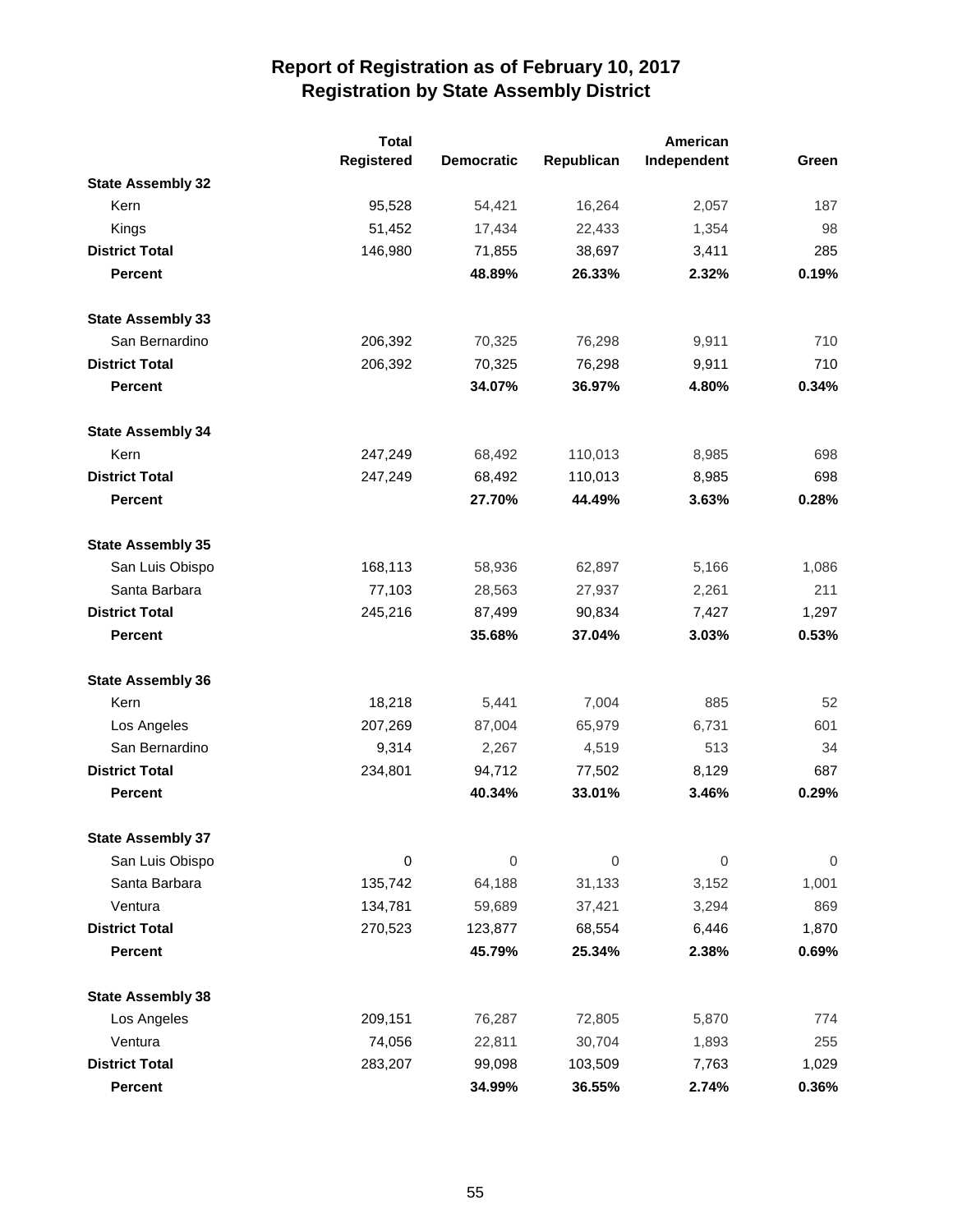|                          |             | Peace and |              | <b>No Party</b> |  |
|--------------------------|-------------|-----------|--------------|-----------------|--|
|                          | Libertarian | Freedom   | <b>Other</b> | Preference      |  |
| <b>State Assembly 32</b> |             |           |              |                 |  |
| Kern                     | 435         | 472       | 86           | 21,606          |  |
| Kings                    | 386         | 152       | 131          | 9,464           |  |
| <b>District Total</b>    | 821         | 624       | 217          | 31,070          |  |
| <b>Percent</b>           | 0.56%       | 0.42%     | 0.15%        | 21.14%          |  |
| <b>State Assembly 33</b> |             |           |              |                 |  |
| San Bernardino           | 1,815       | 876       | 1,212        | 45,245          |  |
| <b>District Total</b>    | 1,815       | 876       | 1,212        | 45,245          |  |
| <b>Percent</b>           | 0.88%       | 0.42%     | 0.59%        | 21.92%          |  |
| <b>State Assembly 34</b> |             |           |              |                 |  |
| Kern                     | 2,214       | 757       | 252          | 55,838          |  |
| <b>District Total</b>    | 2,214       | 757       | 252          | 55,838          |  |
| <b>Percent</b>           | 0.90%       | 0.31%     | 0.10%        | 22.58%          |  |
| <b>State Assembly 35</b> |             |           |              |                 |  |
| San Luis Obispo          | 1,630       | 350       | 1,800        | 36,248          |  |
| Santa Barbara            | 487         | 225       | 429          | 16,990          |  |
| <b>District Total</b>    | 2,117       | 575       | 2,229        | 53,238          |  |
| <b>Percent</b>           | 0.86%       | 0.23%     | 0.91%        | 21.71%          |  |
| <b>State Assembly 36</b> |             |           |              |                 |  |
| Kern                     | 188         | 82        | 14           | 4,552           |  |
| Los Angeles              | 1,361       | 844       | 1,731        | 43,018          |  |
| San Bernardino           | 108         | 17        | 57           | 1,799           |  |
| <b>District Total</b>    | 1,657       | 943       | 1,802        | 49,369          |  |
| <b>Percent</b>           | 0.71%       | 0.40%     | 0.77%        | 21.03%          |  |
| <b>State Assembly 37</b> |             |           |              |                 |  |
| San Luis Obispo          | 0           | 0         | 0            | 0               |  |
| Santa Barbara            | 1,110       | 258       | 936          | 33,964          |  |
| Ventura                  | 1,037       | 372       | 1,897        | 30,202          |  |
| <b>District Total</b>    | 2,147       | 630       | 2,833        | 64,166          |  |
| Percent                  | 0.79%       | 0.23%     | 1.05%        | 23.72%          |  |
| <b>State Assembly 38</b> |             |           |              |                 |  |
| Los Angeles              | 1,525       | 521       | 2,256        | 49,113          |  |
| Ventura                  | 635         | 151       | 976          | 16,631          |  |
| <b>District Total</b>    | 2,160       | 672       | 3,232        | 65,744          |  |
| Percent                  | 0.76%       | 0.24%     | 1.14%        | 23.21%          |  |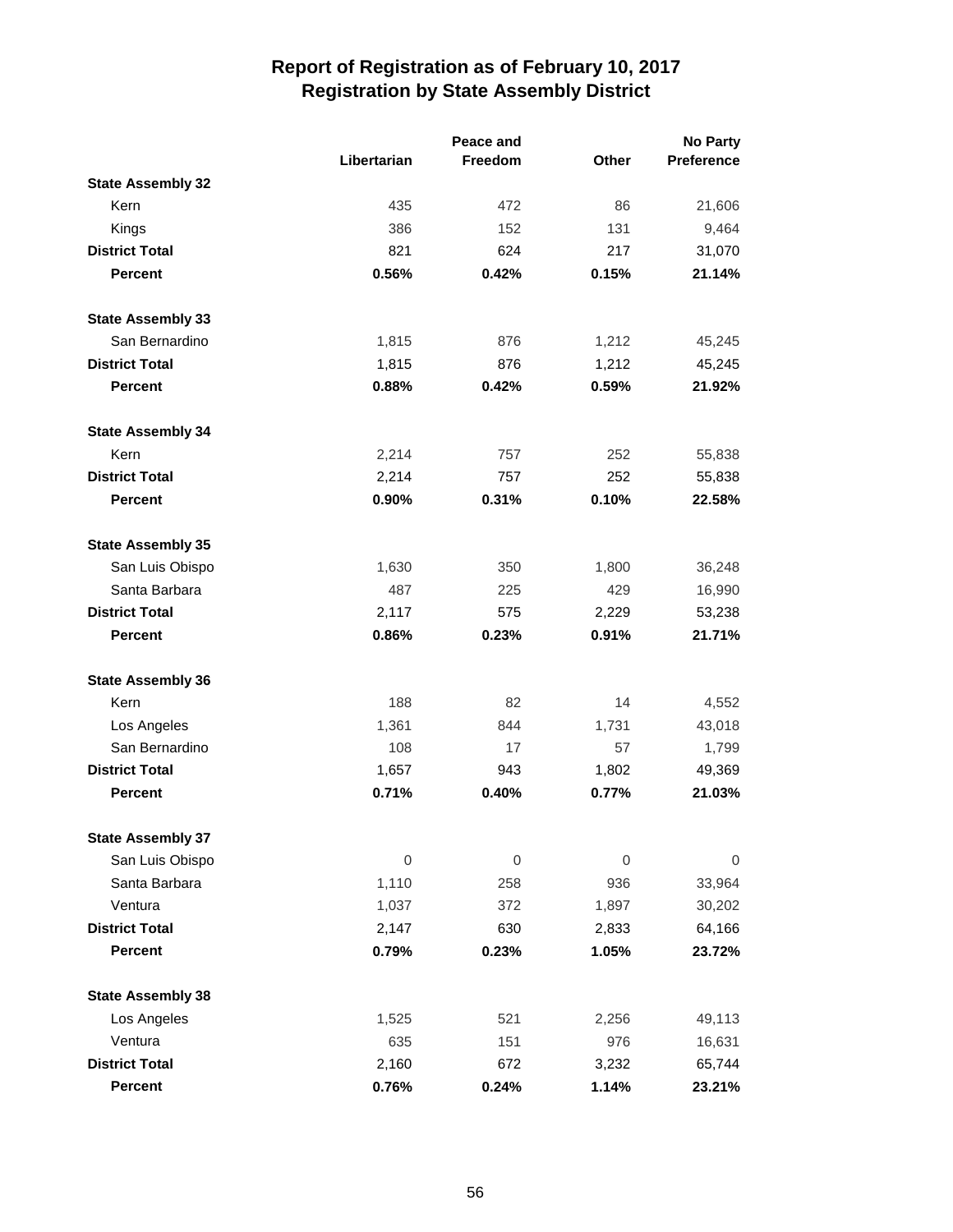|                          | <b>Total</b>      |                   |            | American    |       |
|--------------------------|-------------------|-------------------|------------|-------------|-------|
|                          | <b>Registered</b> | <b>Democratic</b> | Republican | Independent | Green |
| <b>State Assembly 39</b> |                   |                   |            |             |       |
| Los Angeles              | 227,835           | 120,614           | 34,471     | 4,993       | 1,158 |
| <b>District Total</b>    | 227,835           | 120,614           | 34,471     | 4,993       | 1,158 |
| <b>Percent</b>           |                   | 52.94%            | 15.13%     | 2.19%       | 0.51% |
| <b>State Assembly 40</b> |                   |                   |            |             |       |
| San Bernardino           | 229,591           | 92,559            | 77,491     | 7,114       | 736   |
| <b>District Total</b>    | 229,591           | 92,559            | 77,491     | 7,114       | 736   |
| <b>Percent</b>           |                   | 40.31%            | 33.75%     | 3.10%       | 0.32% |
| <b>State Assembly 41</b> |                   |                   |            |             |       |
| Los Angeles              | 234,189           | 109,936           | 60,201     | 5,137       | 1,254 |
| San Bernardino           | 55,863            | 18,925            | 22,460     | 1,724       | 213   |
| <b>District Total</b>    | 290,052           | 128,861           | 82,661     | 6,861       | 1,467 |
| <b>Percent</b>           |                   | 44.43%            | 28.50%     | 2.37%       | 0.51% |
| <b>State Assembly 42</b> |                   |                   |            |             |       |
| Riverside                | 172,502           | 64,114            | 64,347     | 5,928       | 506   |
| San Bernardino           | 58,387            | 16,312            | 25,288     | 2,662       | 315   |
| <b>District Total</b>    | 230,889           | 80,426            | 89,635     | 8,590       | 821   |
| <b>Percent</b>           |                   | 34.83%            | 38.82%     | 3.72%       | 0.36% |
| <b>State Assembly 43</b> |                   |                   |            |             |       |
| Los Angeles              | 281,486           | 131,926           | 58,209     | 5,948       | 1,439 |
| <b>District Total</b>    | 281,486           | 131,926           | 58,209     | 5,948       | 1,439 |
| <b>Percent</b>           |                   | 46.87%            | 20.68%     | 2.11%       | 0.51% |
| <b>State Assembly 44</b> |                   |                   |            |             |       |
| Los Angeles              | 6,290             | 2,130             | 2,442      | 166         | 21    |
| Ventura                  | 235,099           | 98,892            | 73,988     | 5,220       | 778   |
| <b>District Total</b>    | 241,389           | 101,022           | 76,430     | 5,386       | 799   |
| <b>Percent</b>           |                   | 41.85%            | 31.66%     | 2.23%       | 0.33% |
| <b>State Assembly 45</b> |                   |                   |            |             |       |
| Los Angeles              | 271,354           | 132,587           | 61,020     | 6,185       | 1,216 |
| Ventura                  | 1,363             | 505               | 474        | 35          | 4     |
| <b>District Total</b>    | 272,717           | 133,092           | 61,494     | 6,220       | 1,220 |
| <b>Percent</b>           |                   | 48.80%            | 22.55%     | 2.28%       | 0.45% |
| <b>State Assembly 46</b> |                   |                   |            |             |       |
| Los Angeles              | 246,235           | 131,333           | 36,583     | 5,545       | 1,181 |
| <b>District Total</b>    | 246,235           | 131,333           | 36,583     | 5,545       | 1,181 |
| <b>Percent</b>           |                   | 53.34%            | 14.86%     | 2.25%       | 0.48% |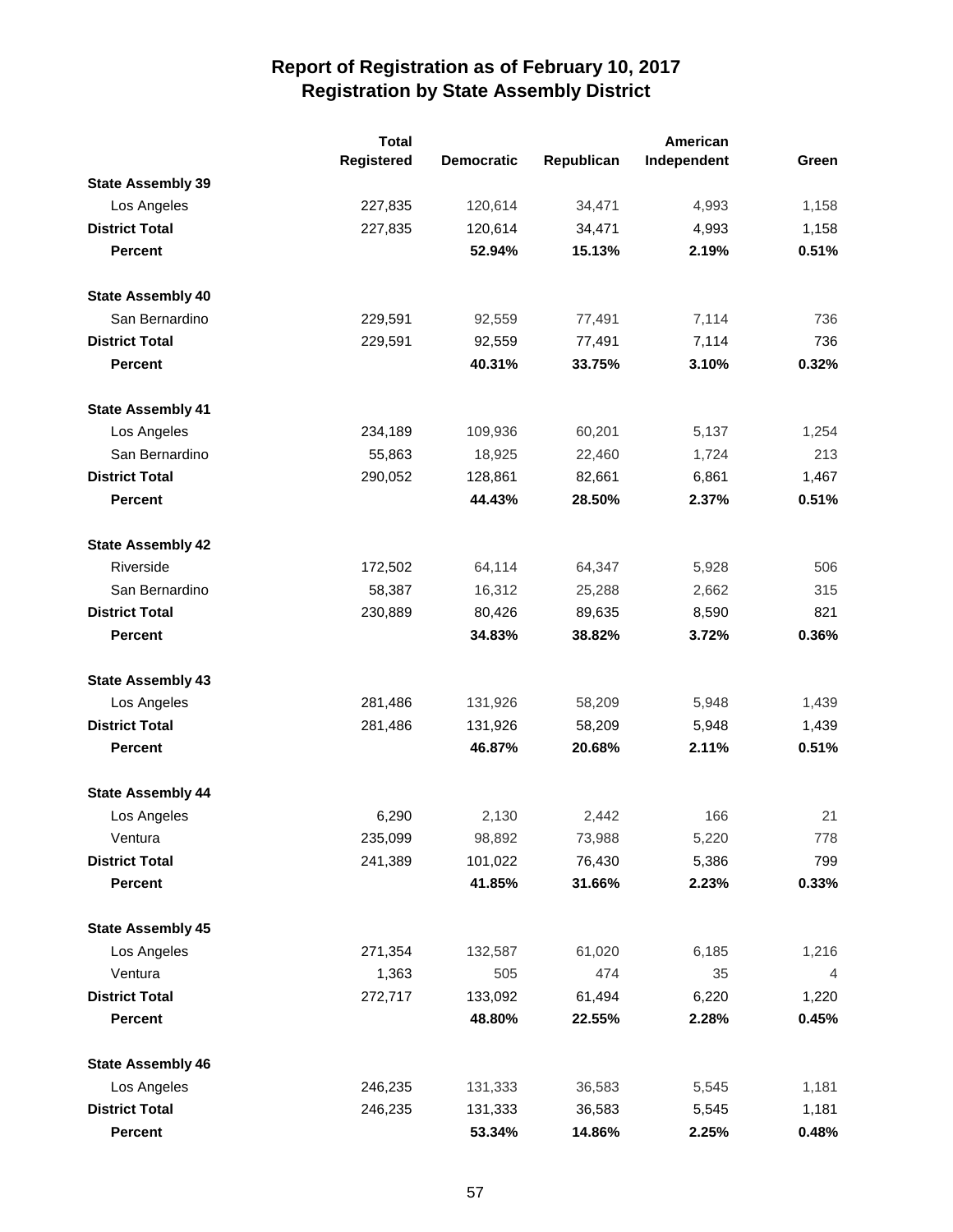|                          |             | Peace and      |              | <b>No Party</b> |  |
|--------------------------|-------------|----------------|--------------|-----------------|--|
|                          | Libertarian | Freedom        | <b>Other</b> | Preference      |  |
| <b>State Assembly 39</b> |             |                |              |                 |  |
| Los Angeles              | 1,389       | 1,367          | 2,308        | 61,535          |  |
| <b>District Total</b>    | 1,389       | 1,367          | 2,308        | 61,535          |  |
| <b>Percent</b>           | 0.61%       | 0.60%          | 1.01%        | 27.01%          |  |
| <b>State Assembly 40</b> |             |                |              |                 |  |
| San Bernardino           | 1,501       | 798            | 1,085        | 48,307          |  |
| <b>District Total</b>    | 1,501       | 798            | 1,085        | 48,307          |  |
| <b>Percent</b>           | 0.65%       | 0.35%          | 0.47%        | 21.04%          |  |
| <b>State Assembly 41</b> |             |                |              |                 |  |
| Los Angeles              | 1,555       | 938            | 2,263        | 52,905          |  |
| San Bernardino           | 430         | 170            | 257          | 11,684          |  |
| <b>District Total</b>    | 1,985       | 1,108          | 2,520        | 64,589          |  |
| <b>Percent</b>           | 0.68%       | 0.38%          | 0.87%        | 22.27%          |  |
| <b>State Assembly 42</b> |             |                |              |                 |  |
| Riverside                | 1,179       | 521            | 996          | 34,911          |  |
| San Bernardino           | 607         | 190            | 392          | 12,621          |  |
| <b>District Total</b>    | 1,786       | 711            | 1,388        | 47,532          |  |
| <b>Percent</b>           | 0.77%       | 0.31%          | 0.60%        | 20.59%          |  |
| <b>State Assembly 43</b> |             |                |              |                 |  |
| Los Angeles              | 1,814       | 1,077          | 2,823        | 78,250          |  |
| <b>District Total</b>    | 1,814       | 1,077          | 2,823        | 78,250          |  |
| <b>Percent</b>           | 0.64%       | 0.38%          | 1.00%        | 27.80%          |  |
| <b>State Assembly 44</b> |             |                |              |                 |  |
| Los Angeles              | 40          | 9              | 82           | 1,400           |  |
| Ventura                  | 1,714       | 513            | 2,974        | 51,020          |  |
| <b>District Total</b>    | 1,754       | 522            | 3,056        | 52,420          |  |
| <b>Percent</b>           | 0.73%       | 0.22%          | 1.27%        | 21.72%          |  |
| <b>State Assembly 45</b> |             |                |              |                 |  |
| Los Angeles              | 1,696       | 1,061          | 2,678        | 64,911          |  |
| Ventura                  | 8           | $\overline{2}$ | 15           | 320             |  |
| <b>District Total</b>    | 1,704       | 1,063          | 2,693        | 65,231          |  |
| <b>Percent</b>           | 0.62%       | 0.39%          | 0.99%        | 23.92%          |  |
| <b>State Assembly 46</b> |             |                |              |                 |  |
| Los Angeles              | 1,704       | 1,015          | 2,540        | 66,334          |  |
| <b>District Total</b>    | 1,704       | 1,015          | 2,540        | 66,334          |  |
| Percent                  | 0.69%       | 0.41%          | 1.03%        | 26.94%          |  |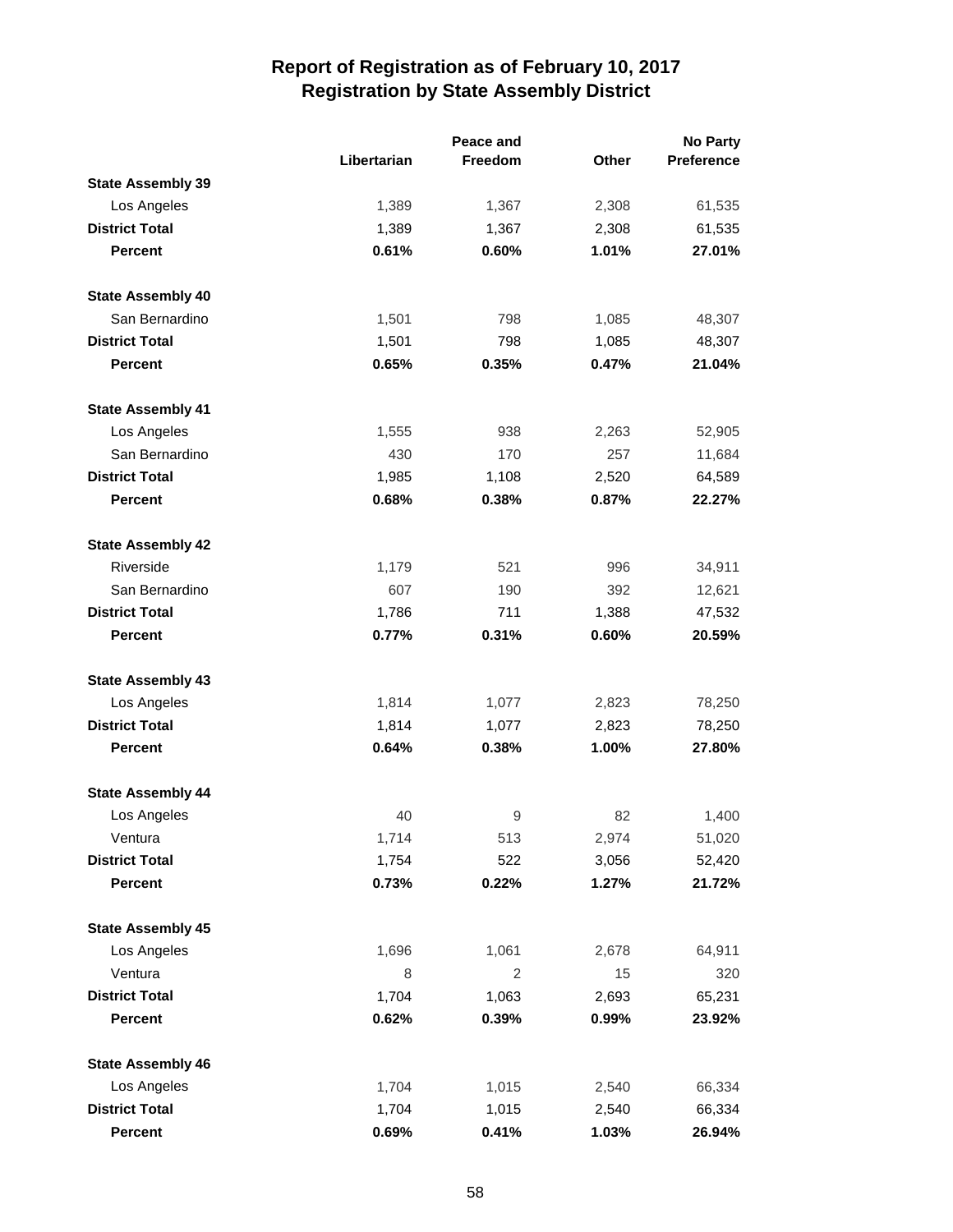|                          | <b>Total</b> |                   |            | American    |       |
|--------------------------|--------------|-------------------|------------|-------------|-------|
|                          | Registered   | <b>Democratic</b> | Republican | Independent | Green |
| <b>State Assembly 47</b> |              |                   |            |             |       |
| San Bernardino           | 187,280      | 94,076            | 37,898     | 5,045       | 553   |
| <b>District Total</b>    | 187,280      | 94,076            | 37,898     | 5,045       | 553   |
| <b>Percent</b>           |              | 50.23%            | 20.24%     | 2.69%       | 0.30% |
| <b>State Assembly 48</b> |              |                   |            |             |       |
| Los Angeles              | 222,223      | 105,009           | 51,049     | 5,231       | 763   |
| <b>District Total</b>    | 222,223      | 105,009           | 51,049     | 5,231       | 763   |
| <b>Percent</b>           |              | 47.25%            | 22.97%     | 2.35%       | 0.34% |
| <b>State Assembly 49</b> |              |                   |            |             |       |
| Los Angeles              | 208,109      | 88,255            | 41,869     | 3,726       | 722   |
| <b>District Total</b>    | 208,109      | 88,255            | 41,869     | 3,726       | 722   |
| <b>Percent</b>           |              | 42.41%            | 20.12%     | 1.79%       | 0.35% |
| <b>State Assembly 50</b> |              |                   |            |             |       |
| Los Angeles              | 332,621      | 174,914           | 53,970     | 7,381       | 1,808 |
| <b>District Total</b>    | 332,621      | 174,914           | 53,970     | 7,381       | 1,808 |
| <b>Percent</b>           |              | 52.59%            | 16.23%     | 2.22%       | 0.54% |
| <b>State Assembly 51</b> |              |                   |            |             |       |
| Los Angeles              | 223,852      | 135,940           | 20,432     | 3,689       | 1,371 |
| <b>District Total</b>    | 223,852      | 135,940           | 20,432     | 3,689       | 1,371 |
| <b>Percent</b>           |              | 60.73%            | 9.13%      | 1.65%       | 0.61% |
| <b>State Assembly 52</b> |              |                   |            |             |       |
| Los Angeles              | 64,886       | 33,071            | 10,429     | 1,496       | 266   |
| San Bernardino           | 123,394      | 57,485            | 30,982     | 3,358       | 374   |
| <b>District Total</b>    | 188,280      | 90,556            | 41,411     | 4,854       | 640   |
| <b>Percent</b>           |              | 48.10%            | 21.99%     | 2.58%       | 0.34% |
| <b>State Assembly 53</b> |              |                   |            |             |       |
| Los Angeles              | 181,140      | 106,010           | 15,388     | 3,220       | 999   |
| <b>District Total</b>    | 181,140      | 106,010           | 15,388     | 3,220       | 999   |
| <b>Percent</b>           |              | 58.52%            | 8.50%      | 1.78%       | 0.55% |
| <b>State Assembly 54</b> |              |                   |            |             |       |
| Los Angeles              | 302,684      | 189,440           | 27,902     | 5,661       | 1,461 |
| <b>District Total</b>    | 302,684      | 189,440           | 27,902     | 5,661       | 1,461 |
| <b>Percent</b>           |              | 62.59%            | 9.22%      | 1.87%       | 0.48% |
| <b>State Assembly 55</b> |              |                   |            |             |       |
| Los Angeles              | 84,504       | 31,646            | 21,697     | 1,656       | 262   |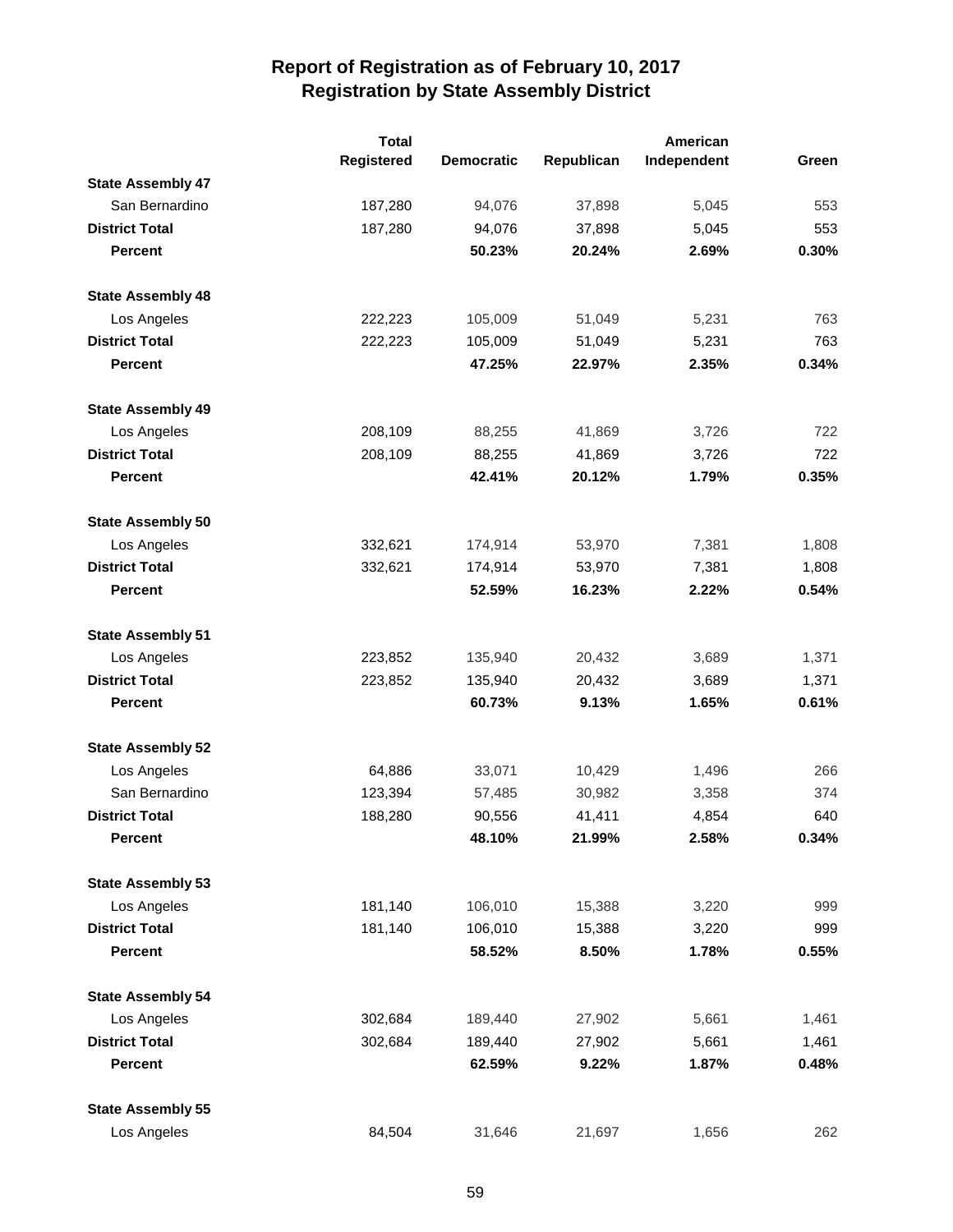|                          |             | Peace and      |          | <b>No Party</b>   |
|--------------------------|-------------|----------------|----------|-------------------|
|                          | Libertarian | <b>Freedom</b> | Other    | <b>Preference</b> |
| <b>State Assembly 47</b> |             |                |          |                   |
| San Bernardino           | 1,032       | 1,168          | 832      | 46,676            |
| <b>District Total</b>    | 1,032       | 1,168          | 832      | 46,676            |
| <b>Percent</b>           | 0.55%       | 0.62%          | 0.44%    | 24.92%            |
| <b>State Assembly 48</b> |             |                |          |                   |
| Los Angeles              | 1,262       | 2,006          | 1,683    | 55,220            |
| <b>District Total</b>    | 1,262       | 2,006          | 1,683    | 55,220            |
| <b>Percent</b>           | 0.57%       | 0.90%          | 0.76%    | 24.85%            |
| <b>State Assembly 49</b> |             |                |          |                   |
| Los Angeles              | 902         | 1,257          | 1,497    | 69,881            |
| <b>District Total</b>    | 902         | 1,257          | 1,497    | 69,881            |
| <b>Percent</b>           | 0.43%       | 0.60%          | 0.72%    | 33.58%            |
| <b>State Assembly 50</b> |             |                |          |                   |
| Los Angeles              | 2,328       | 820            | 3,726    | 87,674            |
| <b>District Total</b>    | 2,328       | 820            | 3,726    | 87,674            |
| <b>Percent</b>           | 0.70%       | 0.25%          | 1.12%    | 26.36%            |
| <b>State Assembly 51</b> |             |                |          |                   |
| Los Angeles              | 1,141       | 1,829          | 1,526    | 57,924            |
| <b>District Total</b>    | 1,141       | 1,829          | 1,526    | 57,924            |
| <b>Percent</b>           | 0.51%       | 0.82%          | 0.68%    | 25.88%            |
| <b>State Assembly 52</b> |             |                |          |                   |
| Los Angeles              | 402         | 1,378          | 529      | 17,315            |
| San Bernardino           | 822         | 635            | 525      | 29,213            |
| <b>District Total</b>    | 1,224       | 2,013          | 1,054    | 46,528            |
| Percent                  | $0.65\%$    | 1.07%          | $0.56\%$ | 24.71%            |
| <b>State Assembly 53</b> |             |                |          |                   |
| Los Angeles              | 961         | 1,412          | 1,305    | 51,845            |
| <b>District Total</b>    | 961         | 1,412          | 1,305    | 51,845            |
| <b>Percent</b>           | 0.53%       | 0.78%          | 0.72%    | 28.62%            |
| <b>State Assembly 54</b> |             |                |          |                   |
| Los Angeles              | 1,670       | 1,227          | 2,872    | 72,451            |
| <b>District Total</b>    | 1,670       | 1,227          | 2,872    | 72,451            |
| <b>Percent</b>           | 0.55%       | 0.41%          | 0.95%    | 23.94%            |
| <b>State Assembly 55</b> |             |                |          |                   |
| Los Angeles              | 378         | 476            | 663      | 27,726            |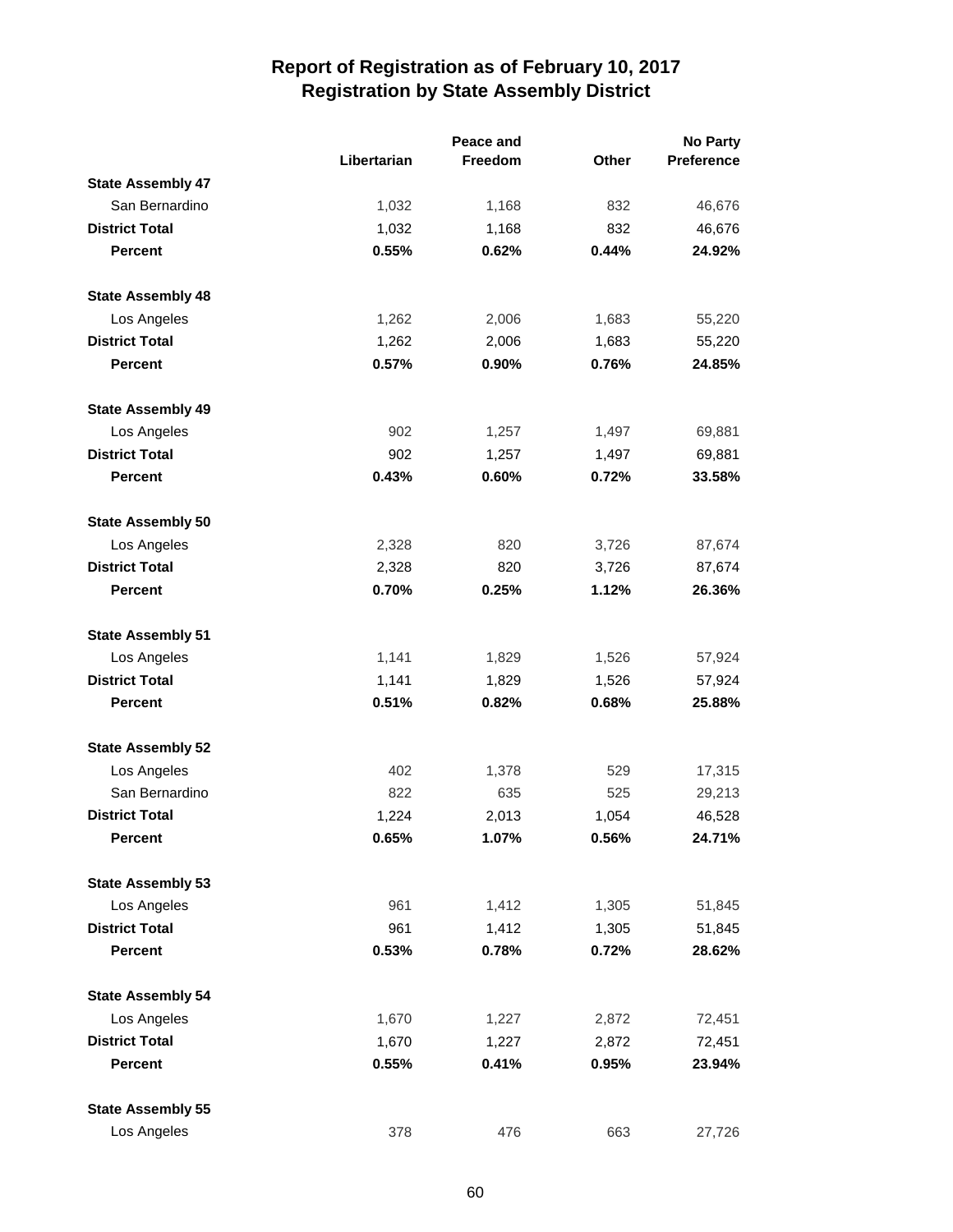|                          | <b>Total</b>      |                   |            | American    |       |
|--------------------------|-------------------|-------------------|------------|-------------|-------|
|                          | <b>Registered</b> | <b>Democratic</b> | Republican | Independent | Green |
| Orange                   | 123,076           | 35,974            | 55,254     | 3,157       | 348   |
| San Bernardino           | 38,141            | 12,728            | 14,126     | 1,039       | 75    |
| <b>District Total</b>    | 245,721           | 80,348            | 91,077     | 5,852       | 685   |
| <b>Percent</b>           |                   | 32.70%            | 37.07%     | 2.38%       | 0.28% |
| <b>State Assembly 56</b> |                   |                   |            |             |       |
| Imperial                 | 72,282            | 35,847            | 13,962     | 1,639       | 181   |
| Riverside                | 108,094           | 50,735            | 31,654     | 2,767       | 291   |
| <b>District Total</b>    | 180,376           | 86,582            | 45,616     | 4,406       | 472   |
| <b>Percent</b>           |                   | 48.00%            | 25.29%     | 2.44%       | 0.26% |
| <b>State Assembly 57</b> |                   |                   |            |             |       |
| Los Angeles              | 239,950           | 116,303           | 55,924     | 5,443       | 787   |
| <b>District Total</b>    | 239,950           | 116,303           | 55,924     | 5,443       | 787   |
| <b>Percent</b>           |                   | 48.47%            | 23.31%     | 2.27%       | 0.33% |
| <b>State Assembly 58</b> |                   |                   |            |             |       |
| Los Angeles              | 233,380           | 124,408           | 41,311     | 4,603       | 767   |
| <b>District Total</b>    | 233,380           | 124,408           | 41,311     | 4,603       | 767   |
| <b>Percent</b>           |                   | 53.31%            | 17.70%     | 1.97%       | 0.33% |
| <b>State Assembly 59</b> |                   |                   |            |             |       |
| Los Angeles              | 193,106           | 129,048           | 9,737      | 3,341       | 688   |
| <b>District Total</b>    | 193,106           | 129,048           | 9,737      | 3,341       | 688   |
| <b>Percent</b>           |                   | 66.83%            | 5.04%      | 1.73%       | 0.36% |
| <b>State Assembly 60</b> |                   |                   |            |             |       |
| Riverside                | 205,755           | 79,408            | 72,278     | 5,459       | 510   |
| <b>District Total</b>    | 205,755           | 79,408            | 72,278     | 5,459       | 510   |
| Percent                  |                   | 38.59%            | 35.13%     | 2.65%       | 0.25% |
| <b>State Assembly 61</b> |                   |                   |            |             |       |
| Riverside                | 213,988           | 102,528           | 57,275     | 5,442       | 702   |
| <b>District Total</b>    | 213,988           | 102,528           | 57,275     | 5,442       | 702   |
| <b>Percent</b>           |                   | 47.91%            | 26.77%     | 2.54%       | 0.33% |
| <b>State Assembly 62</b> |                   |                   |            |             |       |
| Los Angeles              | 270,490           | 161,563           | 31,685     | 5,412       | 1,128 |
| <b>District Total</b>    | 270,490           | 161,563           | 31,685     | 5,412       | 1,128 |
| <b>Percent</b>           |                   | 59.73%            | 11.71%     | 2.00%       | 0.42% |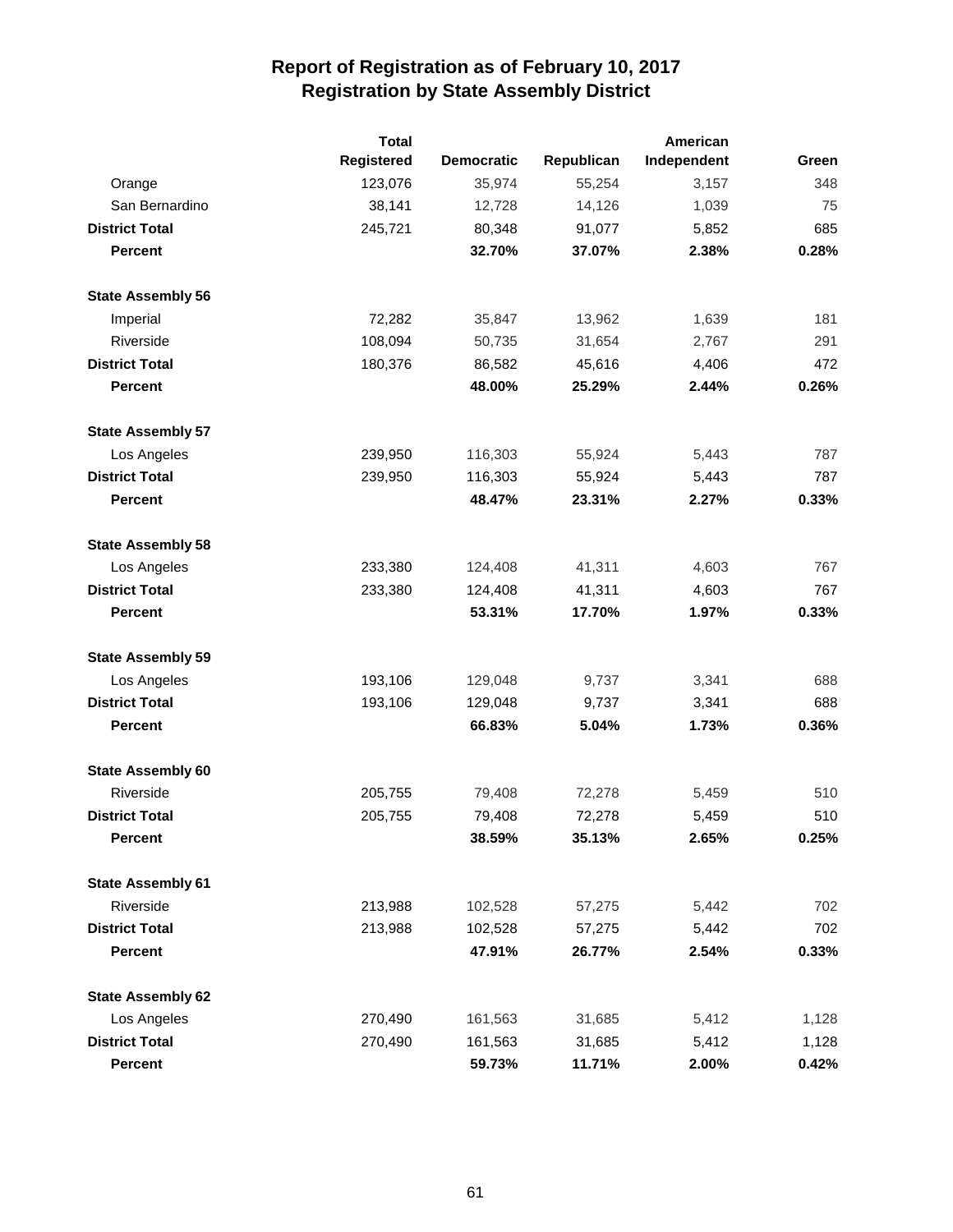|                          |             | <b>No Party</b> |              |                   |
|--------------------------|-------------|-----------------|--------------|-------------------|
|                          | Libertarian | <b>Freedom</b>  | <b>Other</b> | <b>Preference</b> |
| Orange                   | 942         | 238             | 296          | 26,867            |
| San Bernardino           | 262         | 109             | 158          | 9,644             |
| <b>District Total</b>    | 1,582       | 823             | 1,117        | 64,237            |
| <b>Percent</b>           | 0.64%       | 0.33%           | 0.45%        | 26.14%            |
| <b>State Assembly 56</b> |             |                 |              |                   |
| Imperial                 | 387         | 361             | 423          | 19,482            |
| Riverside                | 559         | 392             | 555          | 21,141            |
| <b>District Total</b>    | 946         | 753             | 978          | 40,623            |
| <b>Percent</b>           | 0.52%       | 0.42%           | 0.54%        | 22.52%            |
| <b>State Assembly 57</b> |             |                 |              |                   |
| Los Angeles              | 1,324       | 1,675           | 1,627        | 56,867            |
| <b>District Total</b>    | 1,324       | 1,675           | 1,627        | 56,867            |
| <b>Percent</b>           | 0.55%       | 0.70%           | 0.68%        | 23.70%            |
| <b>State Assembly 58</b> |             |                 |              |                   |
| Los Angeles              | 1,108       | 1,850           | 1,711        | 57,622            |
| <b>District Total</b>    | 1,108       | 1,850           | 1,711        | 57,622            |
| <b>Percent</b>           | 0.47%       | 0.79%           | 0.73%        | 24.69%            |
| <b>State Assembly 59</b> |             |                 |              |                   |
| Los Angeles              | 740         | 1,732           | 1,169        | 46,651            |
| <b>District Total</b>    | 740         | 1,732           | 1,169        | 46,651            |
| <b>Percent</b>           | 0.38%       | 0.90%           | 0.61%        | 24.16%            |
| <b>State Assembly 60</b> |             |                 |              |                   |
| Riverside                | 1,395       | 821             | 965          | 44,919            |
| <b>District Total</b>    | 1,395       | 821             | 965          | 44,919            |
| <b>Percent</b>           | 0.68%       | 0.40%           | 0.47%        | 21.83%            |
| <b>State Assembly 61</b> |             |                 |              |                   |
| Riverside                | 1,332       | 967             | 961          | 44,781            |
| <b>District Total</b>    | 1,332       | 967             | 961          | 44,781            |
| <b>Percent</b>           | 0.62%       | 0.45%           | 0.45%        | 20.93%            |
| <b>State Assembly 62</b> |             |                 |              |                   |
| Los Angeles              | 1,624       | 1,311           | 2,640        | 65,127            |
| <b>District Total</b>    | 1,624       | 1,311           | 2,640        | 65,127            |
| Percent                  | 0.60%       | 0.48%           | 0.98%        | 24.08%            |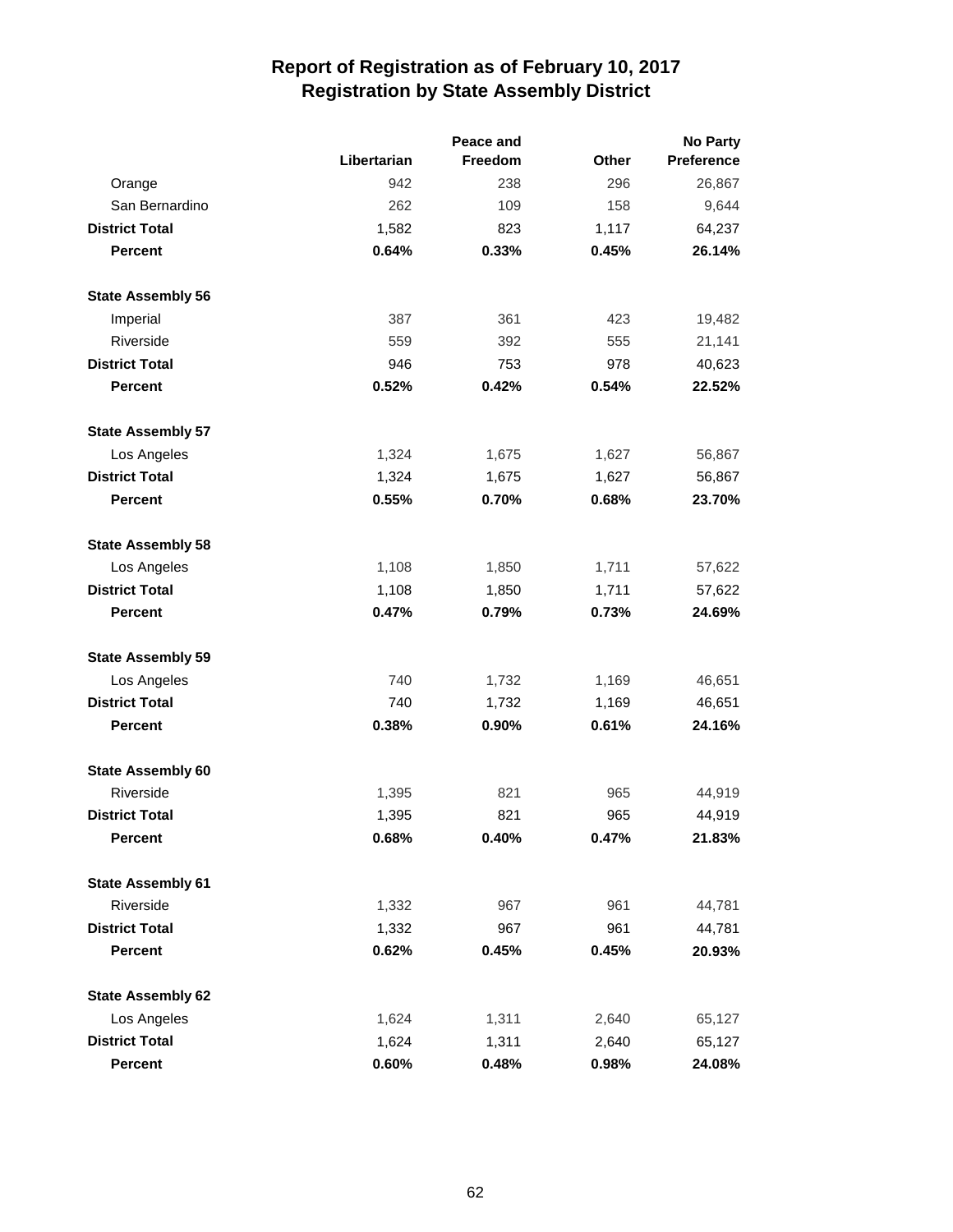|                          | <b>Total</b> |                   |            | American    |       |
|--------------------------|--------------|-------------------|------------|-------------|-------|
|                          | Registered   | <b>Democratic</b> | Republican | Independent | Green |
| <b>State Assembly 63</b> |              |                   |            |             |       |
| Los Angeles              | 207,037      | 117,959           | 29,520     | 4,074       | 759   |
| <b>District Total</b>    | 207,037      | 117,959           | 29,520     | 4,074       | 759   |
| <b>Percent</b>           |              | 56.97%            | 14.26%     | 1.97%       | 0.37% |
| <b>State Assembly 64</b> |              |                   |            |             |       |
| Los Angeles              | 235,209      | 150,556           | 19,916     | 4,014       | 673   |
| <b>District Total</b>    | 235,209      | 150,556           | 19,916     | 4,014       | 673   |
| <b>Percent</b>           |              | 64.01%            | 8.47%      | 1.71%       | 0.29% |
| <b>State Assembly 65</b> |              |                   |            |             |       |
| Orange                   | 211,261      | 85,838            | 67,340     | 4,756       | 703   |
| <b>District Total</b>    | 211,261      | 85,838            | 67,340     | 4,756       | 703   |
| <b>Percent</b>           |              | 40.63%            | 31.88%     | 2.25%       | 0.33% |
| <b>State Assembly 66</b> |              |                   |            |             |       |
| Los Angeles              | 290,500      | 118,781           | 89,075     | 6,476       | 1,040 |
| <b>District Total</b>    | 290,500      | 118,781           | 89,075     | 6,476       | 1,040 |
| <b>Percent</b>           |              | 40.89%            | 30.66%     | 2.23%       | 0.36% |
| <b>State Assembly 67</b> |              |                   |            |             |       |
| Riverside                | 238,846      | 69,778            | 100,934    | 9,101       | 668   |
| <b>District Total</b>    | 238,846      | 69,778            | 100,934    | 9,101       | 668   |
| <b>Percent</b>           |              | 29.21%            | 42.26%     | 3.81%       | 0.28% |
| <b>State Assembly 68</b> |              |                   |            |             |       |
| Orange                   | 256,208      | 78,897            | 101,737    | 6,801       | 851   |
| <b>District Total</b>    | 256,208      | 78,897            | 101,737    | 6,801       | 851   |
| <b>Percent</b>           |              | 30.79%            | 39.71%     | 2.65%       | 0.33% |
| <b>State Assembly 69</b> |              |                   |            |             |       |
| Orange                   | 152,450      | 80,831            | 30,193     | 2,906       | 550   |
| <b>District Total</b>    | 152,450      | 80,831            | 30,193     | 2,906       | 550   |
| <b>Percent</b>           |              | 53.02%            | 19.81%     | 1.91%       | 0.36% |
| <b>State Assembly 70</b> |              |                   |            |             |       |
| Los Angeles              | 284,637      | 142,497           | 56,488     | 7,029       | 1,901 |
| <b>District Total</b>    | 284,637      | 142,497           | 56,488     | 7,029       | 1,901 |
| <b>Percent</b>           |              | 50.06%            | 19.85%     | 2.47%       | 0.67% |
| <b>State Assembly 71</b> |              |                   |            |             |       |
| Riverside                | 21,260       | 5,581             | 10,143     | 930         | 102   |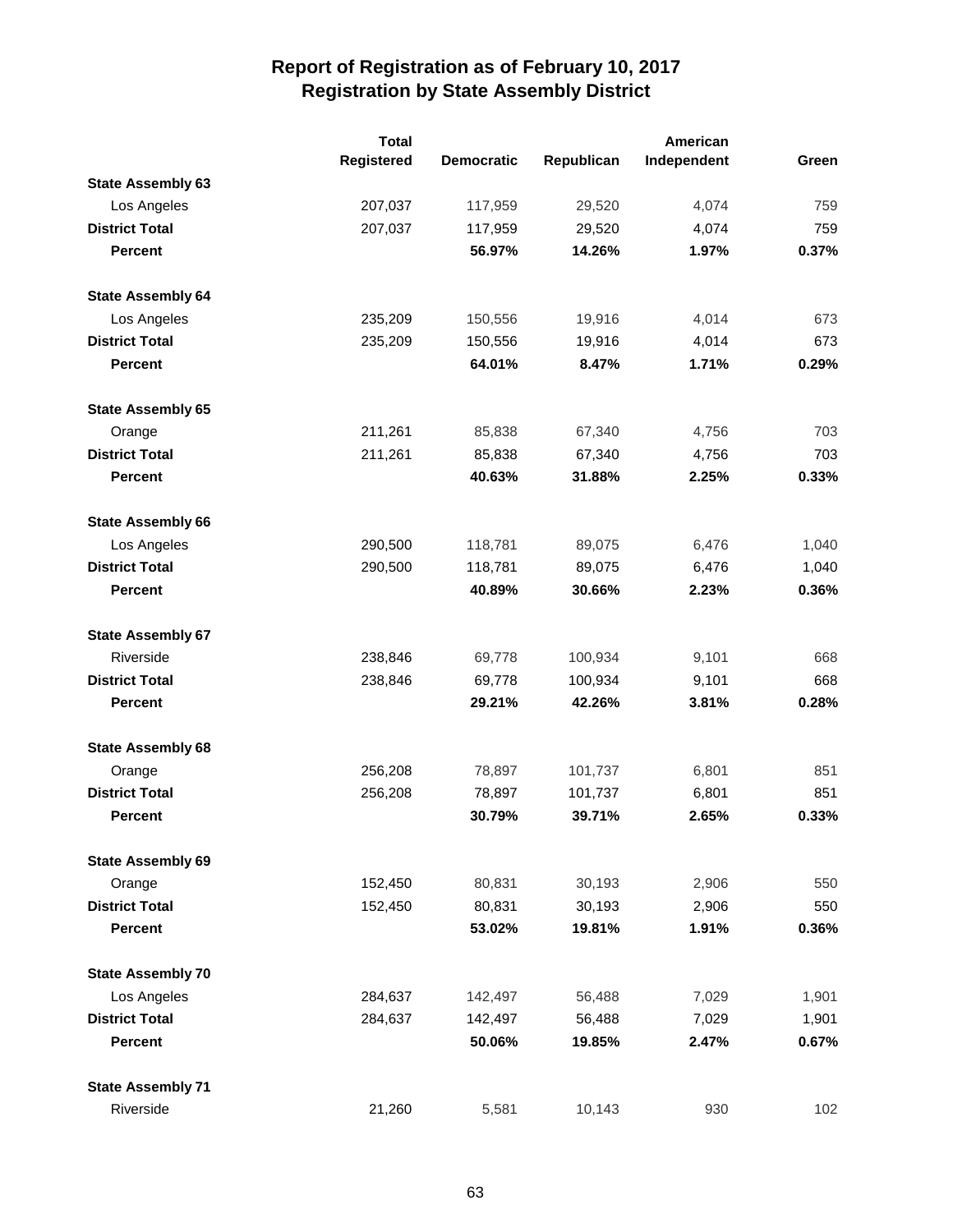|                          |             | Peace and |              | <b>No Party</b>   |  |
|--------------------------|-------------|-----------|--------------|-------------------|--|
|                          | Libertarian | Freedom   | <b>Other</b> | <b>Preference</b> |  |
| <b>State Assembly 63</b> |             |           |              |                   |  |
| Los Angeles              | 1,044       | 2,168     | 1,333        | 50,180            |  |
| <b>District Total</b>    | 1,044       | 2,168     | 1,333        | 50,180            |  |
| <b>Percent</b>           | 0.50%       | 1.05%     | 0.64%        | 24.24%            |  |
| <b>State Assembly 64</b> |             |           |              |                   |  |
| Los Angeles              | 760         | 2,327     | 1,733        | 55,230            |  |
| <b>District Total</b>    | 760         | 2,327     | 1,733        | 55,230            |  |
| <b>Percent</b>           | 0.32%       | 0.99%     | 0.74%        | 23.48%            |  |
| <b>State Assembly 65</b> |             |           |              |                   |  |
| Orange                   | 1,477       | 638       | 513          | 49,996            |  |
| <b>District Total</b>    | 1,477       | 638       | 513          | 49,996            |  |
| <b>Percent</b>           | 0.70%       | 0.30%     | 0.24%        | 23.67%            |  |
| <b>State Assembly 66</b> |             |           |              |                   |  |
| Los Angeles              | 1,959       | 760       | 2,818        | 69,591            |  |
| <b>District Total</b>    | 1,959       | 760       | 2,818        | 69,591            |  |
| <b>Percent</b>           | 0.67%       | 0.26%     | 0.97%        | 23.96%            |  |
| <b>State Assembly 67</b> |             |           |              |                   |  |
| Riverside                | 2,051       | 698       | 1,461        | 54,155            |  |
| <b>District Total</b>    | 2,051       | 698       | 1,461        | 54,155            |  |
| <b>Percent</b>           | 0.86%       | 0.29%     | 0.61%        | 22.67%            |  |
| <b>State Assembly 68</b> |             |           |              |                   |  |
| Orange                   | 2,366       | 592       | 648          | 64,316            |  |
| <b>District Total</b>    | 2,366       | 592       | 648          | 64,316            |  |
| <b>Percent</b>           | 0.92%       | 0.23%     | 0.25%        | 25.10%            |  |
| <b>State Assembly 69</b> |             |           |              |                   |  |
| Orange                   | 1,071       | 674       | 347          | 35,878            |  |
| <b>District Total</b>    | 1,071       | 674       | 347          | 35,878            |  |
| <b>Percent</b>           | 0.70%       | 0.44%     | 0.23%        | 23.53%            |  |
| <b>State Assembly 70</b> |             |           |              |                   |  |
| Los Angeles              | 2,151       | 2,259     | 2,657        | 69,655            |  |
| <b>District Total</b>    | 2,151       | 2,259     | 2,657        | 69,655            |  |
| <b>Percent</b>           | 0.76%       | 0.79%     | 0.93%        | 24.47%            |  |
| <b>State Assembly 71</b> |             |           |              |                   |  |
| Riverside                | 211         | 65        | 160          | 4,068             |  |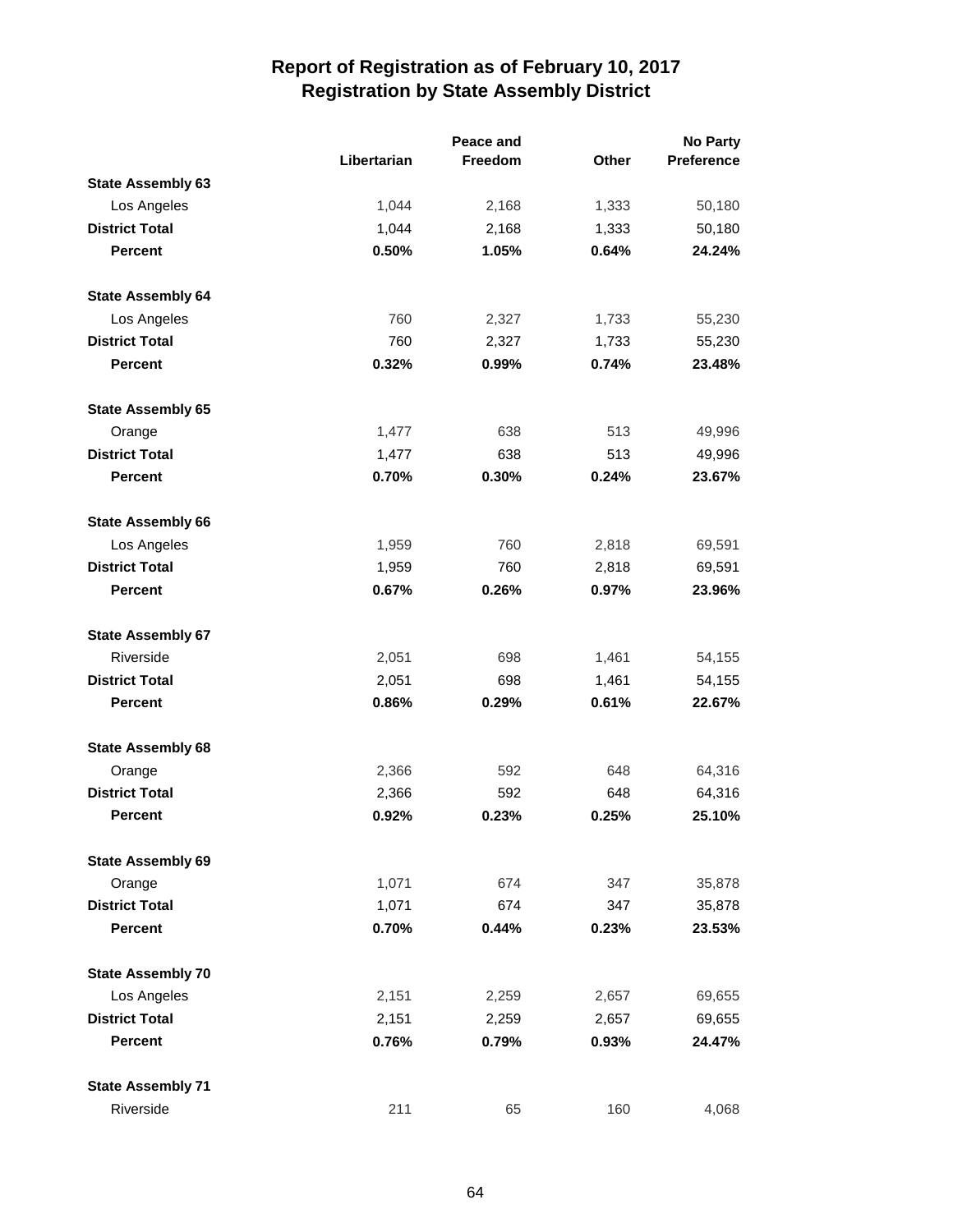|                          | <b>Total</b>      |                   |            | American    |       |
|--------------------------|-------------------|-------------------|------------|-------------|-------|
|                          | <b>Registered</b> | <b>Democratic</b> | Republican | Independent | Green |
| San Diego                | 228,903           | 65,831            | 95,880     | 8,897       | 775   |
| <b>District Total</b>    | 250,163           | 71,412            | 106,023    | 9,827       | 877   |
| <b>Percent</b>           |                   | 28.55%            | 42.38%     | 3.93%       | 0.35% |
| <b>State Assembly 72</b> |                   |                   |            |             |       |
| Orange                   | 240,360           | 79,500            | 91,354     | 6,124       | 735   |
| <b>District Total</b>    | 240,360           | 79,500            | 91,354     | 6,124       | 735   |
| <b>Percent</b>           |                   | 33.08%            | 38.01%     | 2.55%       | 0.31% |
| <b>State Assembly 73</b> |                   |                   |            |             |       |
| Orange                   | 282,262           | 76,164            | 126,643    | 8,573       | 923   |
| <b>District Total</b>    | 282,262           | 76,164            | 126,643    | 8,573       | 923   |
| <b>Percent</b>           |                   | 26.98%            | 44.87%     | 3.04%       | 0.33% |
| <b>State Assembly 74</b> |                   |                   |            |             |       |
| Orange                   | 278,455           | 85,906            | 107,730    | 7,830       | 1,096 |
| <b>District Total</b>    | 278,455           | 85,906            | 107,730    | 7,830       | 1,096 |
| <b>Percent</b>           |                   | 30.85%            | 38.69%     | 2.81%       | 0.39% |
| <b>State Assembly 75</b> |                   |                   |            |             |       |
| Riverside                | 63,156            | 16,434            | 27,816     | 2,581       | 164   |
| San Diego                | 178,843           | 51,952            | 71,915     | 6,545       | 677   |
| <b>District Total</b>    | 241,999           | 68,386            | 99,731     | 9,126       | 841   |
| <b>Percent</b>           |                   | 28.26%            | 41.21%     | 3.77%       | 0.35% |
| <b>State Assembly 76</b> |                   |                   |            |             |       |
| San Diego                | 248,590           | 82,239            | 85,497     | 9,143       | 1,107 |
| <b>District Total</b>    | 248,590           | 82,239            | 85,497     | 9,143       | 1,107 |
| <b>Percent</b>           |                   | 33.08%            | 34.39%     | 3.68%       | 0.45% |
| <b>State Assembly 77</b> |                   |                   |            |             |       |
| San Diego                | 278,103           | 89,037            | 94,350     | 8,879       | 874   |
| <b>District Total</b>    | 278,103           | 89,037            | 94,350     | 8,879       | 874   |
| <b>Percent</b>           |                   | 32.02%            | 33.93%     | 3.19%       | 0.31% |
| <b>State Assembly 78</b> |                   |                   |            |             |       |
| San Diego                | 281,200           | 119,014           | 64,948     | 9,118       | 1,715 |
| <b>District Total</b>    | 281,200           | 119,014           | 64,948     | 9,118       | 1,715 |
| <b>Percent</b>           |                   | 42.32%            | 23.10%     | 3.24%       | 0.61% |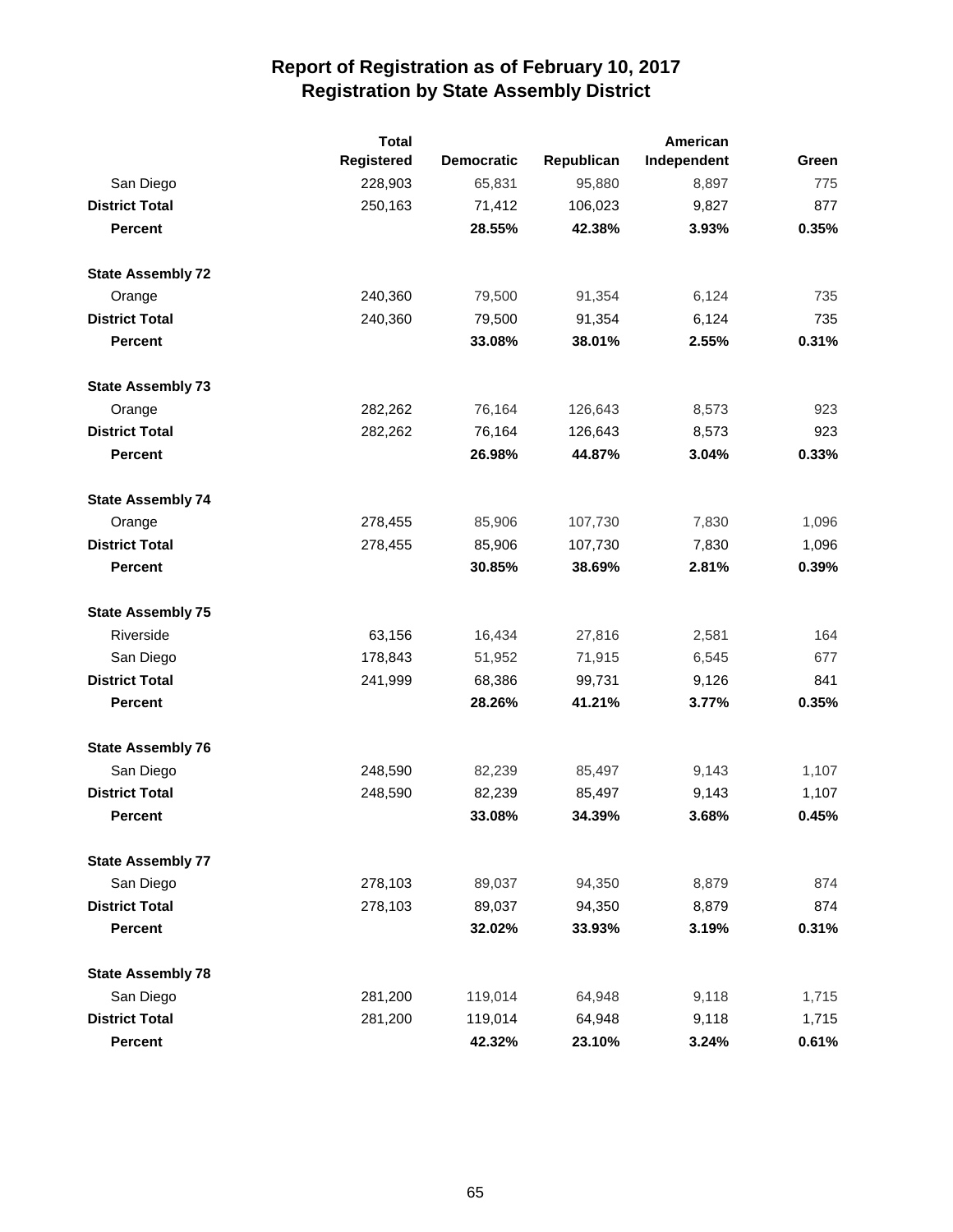|                          |             | Peace and | <b>No Party</b> |            |  |
|--------------------------|-------------|-----------|-----------------|------------|--|
|                          | Libertarian | Freedom   | Other           | Preference |  |
| San Diego                | 2,156       | 608       | 738             | 54,018     |  |
| <b>District Total</b>    | 2,367       | 673       | 898             | 58,086     |  |
| <b>Percent</b>           | 0.95%       | 0.27%     | 0.36%           | 23.22%     |  |
| <b>State Assembly 72</b> |             |           |                 |            |  |
| Orange                   | 1,883       | 742       | 664             | 59,358     |  |
| <b>District Total</b>    | 1,883       | 742       | 664             | 59,358     |  |
| <b>Percent</b>           | 0.78%       | 0.31%     | 0.28%           | 24.70%     |  |
| <b>State Assembly 73</b> |             |           |                 |            |  |
| Orange                   | 2,603       | 486       | 689             | 66,181     |  |
| <b>District Total</b>    | 2,603       | 486       | 689             | 66,181     |  |
| <b>Percent</b>           | 0.92%       | 0.17%     | 0.24%           | 23.45%     |  |
| <b>State Assembly 74</b> |             |           |                 |            |  |
| Orange                   | 2,946       | 549       | 727             | 71,671     |  |
| <b>District Total</b>    | 2,946       | 549       | 727             | 71,671     |  |
| <b>Percent</b>           | 1.06%       | 0.20%     | 0.26%           | 25.74%     |  |
| <b>State Assembly 75</b> |             |           |                 |            |  |
| Riverside                | 625         | 134       | 383             | 15,019     |  |
| San Diego                | 1,767       | 498       | 416             | 45,073     |  |
| <b>District Total</b>    | 2,392       | 632       | 799             | 60,092     |  |
| <b>Percent</b>           | 0.99%       | 0.26%     | 0.33%           | 24.83%     |  |
| <b>State Assembly 76</b> |             |           |                 |            |  |
| San Diego                | 2,557       | 621       | 543             | 66,883     |  |
| <b>District Total</b>    | 2,557       | 621       | 543             | 66,883     |  |
| <b>Percent</b>           | 1.03%       | 0.25%     | 0.22%           | 26.90%     |  |
| <b>State Assembly 77</b> |             |           |                 |            |  |
| San Diego                | 2,383       | 431       | 658             | 81,491     |  |
| <b>District Total</b>    | 2,383       | 431       | 658             | 81,491     |  |
| <b>Percent</b>           | 0.86%       | 0.15%     | 0.24%           | 29.30%     |  |
| <b>State Assembly 78</b> |             |           |                 |            |  |
| San Diego                | 3,032       | 611       | 671             | 82,091     |  |
| <b>District Total</b>    | 3,032       | 611       | 671             | 82,091     |  |
| <b>Percent</b>           | 1.08%       | 0.22%     | 0.24%           | 29.19%     |  |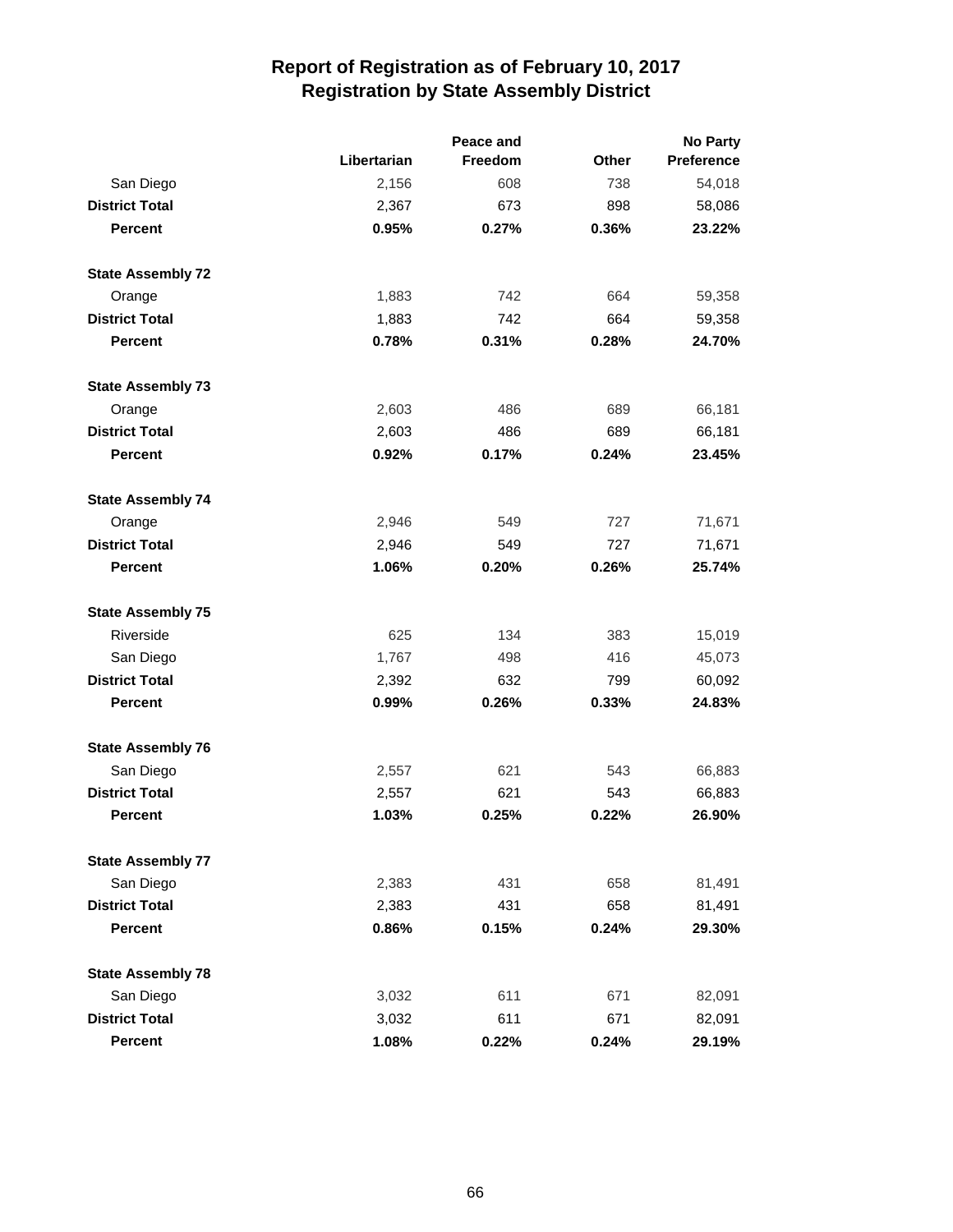|                          | Total             |                   |            | American    |        |
|--------------------------|-------------------|-------------------|------------|-------------|--------|
|                          | <b>Registered</b> | <b>Democratic</b> | Republican | Independent | Green  |
| <b>State Assembly 79</b> |                   |                   |            |             |        |
| San Diego                | 252,561           | 107,607           | 60,110     | 7,883       | 1,053  |
| <b>District Total</b>    | 252,561           | 107,607           | 60,110     | 7,883       | 1,053  |
| <b>Percent</b>           |                   | 42.61%            | 23.80%     | 3.12%       | 0.42%  |
| <b>State Assembly 80</b> |                   |                   |            |             |        |
| San Diego                | 209,268           | 100,825           | 33,856     | 4,982       | 831    |
| <b>District Total</b>    | 209,268           | 100,825           | 33,856     | 4,982       | 831    |
| <b>Percent</b>           |                   | 48.18%            | 16.18%     | 2.38%       | 0.40%  |
| <b>State Total</b>       | 19,432,609        | 8,700,440         | 5.027,714  | 510,486     | 94,720 |
| <b>Percent</b>           |                   | 44.77%            | 25.87%     | 2.63%       | 0.49%  |